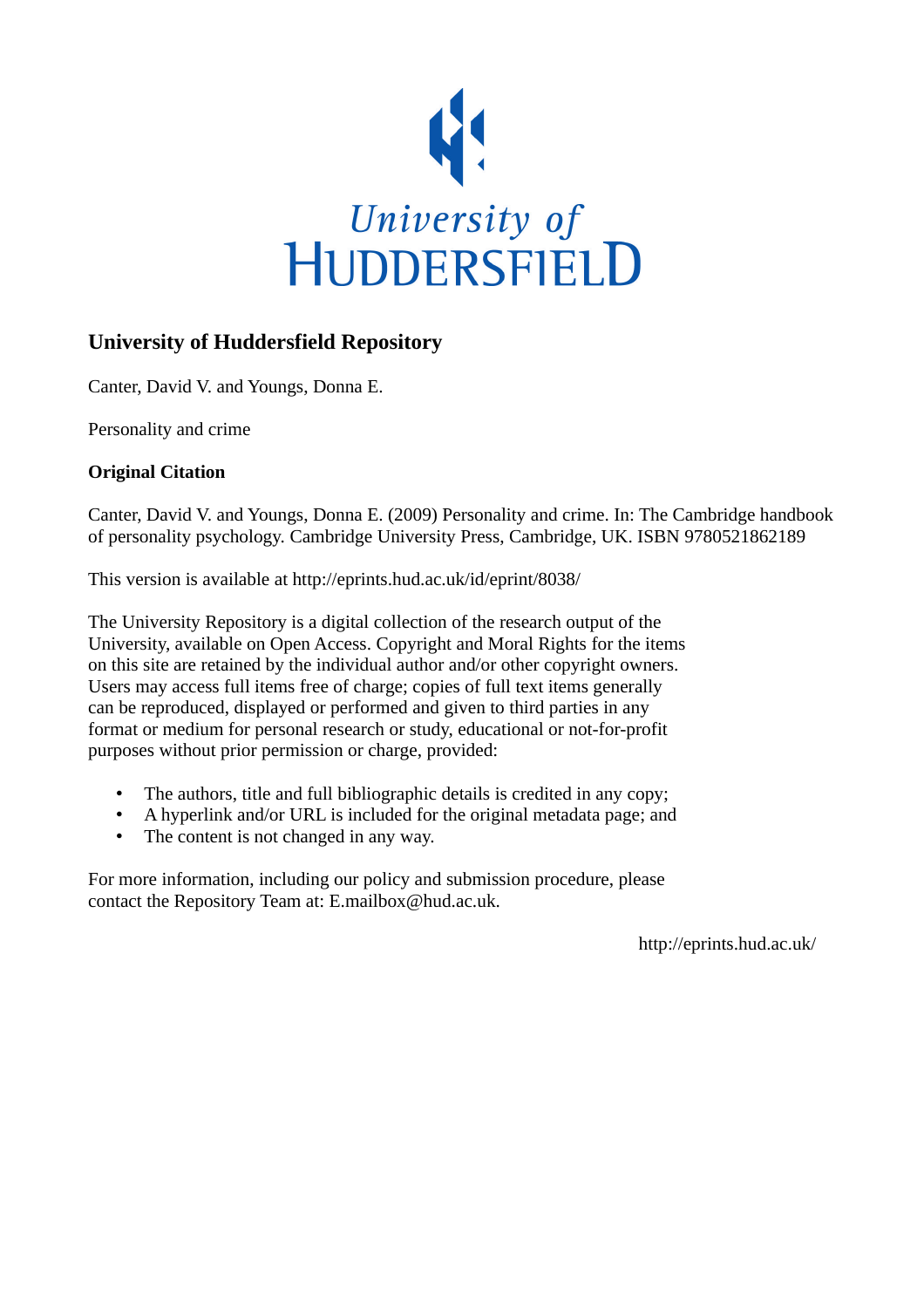# 45 Personality and crime

David Canter and Donna Youngs

The relationship between personality and crime is complex. Because most criminals are to some degree versatile there has been a tendency to focus on the general characteristics that distinguish criminals from non-criminals. The general trends from these studies are rather weak, but add up to the prospect that criminals tend to act impulsively with disregard for others or the norms of society, i.e. they are criminal. The attempt to link violent crime, in particular, to mental disorder has also proved problematic except at the extremes of the personality disorder continuum.

In recent years, studies have demonstrated that there are some differences in the sorts of offences that any given criminal prefers to commit. The major distinction here relates to the interpersonal characteristics of the crime and thus opens up the possibility that it is the characteristic way of dealing with others that may be an important personality dimension for distinguishing between criminals. A further aspect that is emerging is based on the exploration of what the emotional benefits to the offender are in carrying out the crime and how they are embedded in their personal narratives.

These issues are relevant to many areas of application including the popularly misconceived aspects of 'offender profiling', which is often misunderstood as a process by which, through analysis of a crime, an offender's personality can be described.

## Why should personality relate to crime?

In popular understanding criminals are assumed to be distinct from the rest of law-abiding society. The question often follows from this premise of how a person may come to be part of that separate sub-group of humanity? The simple and often favoured answer is that there is something distinct about the sort of people who commit crimes which sets them apart. In other words, it is assumed that criminals have a different personality and that, in effect, it is this personality that *causes* them to become criminal.

The assumption that there is a criminal personality underlies all claims that criminals are 'born not made', i.e. that there is some significant genetic factor that creates the conditions for criminality. But it is also implicit in arguments about the social processes that may give rise to criminality, the so called 'nurture' of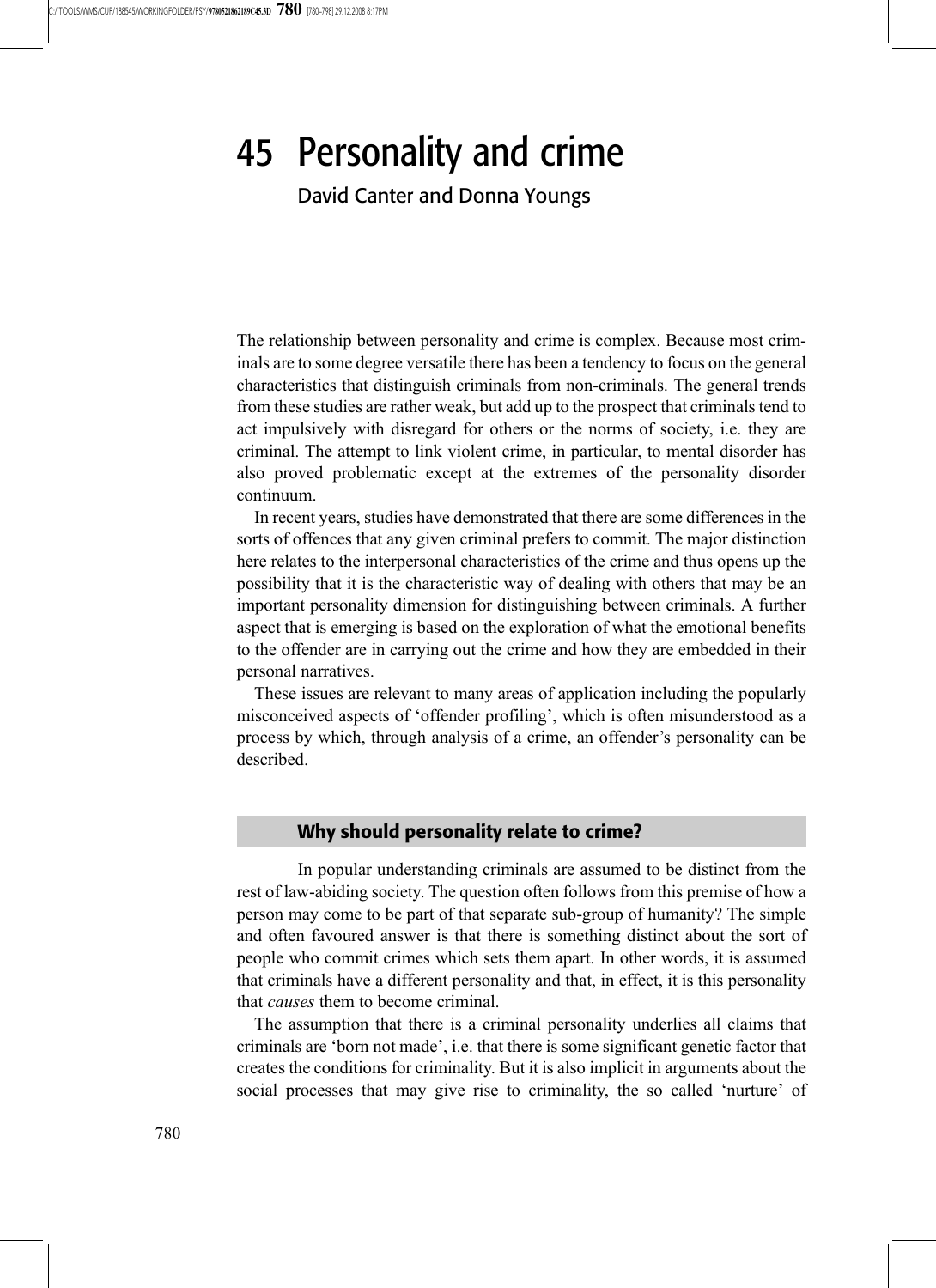criminals, because the social process is seen as creating a particular type of person, prone to carry out criminal acts. The more subtle and generally accepted argument that some form of interaction between psychophysiological make-up and environment gives rise to offending, still assigns considerable weight to an assumption that there are some enduring characteristics of people that are the basis of their offending; their 'personality'.

There is a very important consequence of looking for the causes of criminality within aspects of a person's make-up, whether it derives from nature or nurture. This is the consequent implication that criminals are not really responsible for their actions, but it is whatever created their personality that is to blame. Such a view is at variance with the legal perspective on criminality, which holds a mentally competent person to be fully responsible for his or her actions. If it is not the person as such who intentionally committed the criminal act, but something about their 'personality' that made them do it, then this undermines the whole basis for conviction and punishment. If psychology is not to be dismissed by the law as being irrelevant to legal decision-making, a way needs to be found that will accommodate personal accountability with aspects of personality.

In other words, if psychologists are to have some 'professional humility' (as discussed by Canter 2007) they must recognize that the legal notion of mens rea, whereby the criminal has a clear and conscious intent to commit the act, assigns the active role to the person. This role involves more than just a manifestation of their enduring characteristics as captured by the psychological conceptualization of personality. An understanding of the role invites a careful consideration of the nature of crime and criminality, together with a full exploration of what aspects of personality are likely to be relevant. If psychological perspectives on crime and personality can be connected to the ancient and well-established legal perspective on offenders' mens rea then the benefits to both psychology and the law could be very great indeed.

## Problem of specifying what is criminal

The starting point for understanding how the legal perspective on offending can be made compatible with psychological theories is to recognize that the view that offenders have personalities that can be distinguished from the rest of the population does not survive as a simple explanation of criminality after even moderately close scrutiny. The major challenges to this view come from an understanding of crime rather than of personality.

The first problem comes from the fact that crime is not one objectively defined, universal set of actions. It is the interpretations of actions that make them criminal. These interpretations come from the legal and cultural context within which actions occur. Even the most obviously offensive action of killing another person may not be criminal, for example when perpetrated by a soldier in a war or, in some jurisdictions, in defence of one's own life. More complex and subtle issues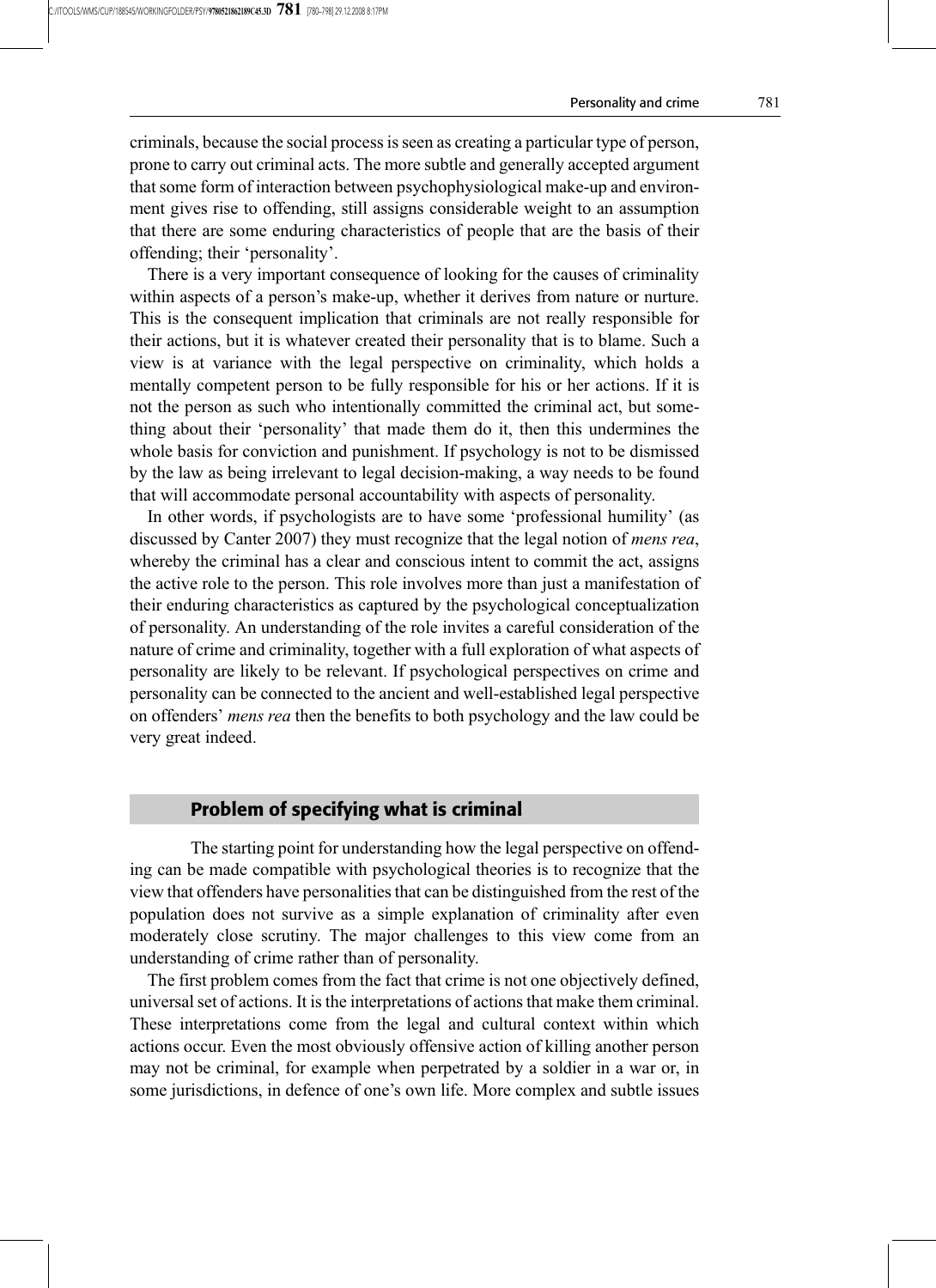surround crimes such as rape, where consent is a central factor, and theft, where intention to steal is crucial. When it comes to fraud and other crimes typically associated with bureaucracies and professional work, then the laws of the land may vary so considerably from one country to another that what is illegal in one place may be common practice in another.

The variability on what a criminal act is leads to the awareness that any link between personality and crime cannot be a simple function of the nature of the act. It does not make sense to look for a relationship between criminal violence, say, and aspects of personality, if those acts of violence may be condoned or even encouraged in some contexts and totally outlawed in others. Unless a rather indefensible and implicitly racist argument is put forward that, for example, especially violent societies are made up of people with different personalities from more peaceful societies, then the variations in the prevalence of different types of crime show that it is not the acts themselves that have psychological roots but the meaning of those actions within their socio-cultural context.

This contextualization of the meaning of offending opens the possibility that the personality characteristics of relevance are those that are more to do with lawbreaking and the refusal, or inability, to follow the norms of society than any particular predilection for specific sorts of criminal acts. Taken at face value this would lead to the assumption that criminals just have some lower level of moral reasoning than non-criminals. They are just more primitive in their acceptance of what is moral. However, a number of studies discussed by Stephenson (1992) which attempted to employ Kohlberg's (1981) idea of moral development to test whether it was the basis of criminality, found that there was no simple link between criminal actions and scores on a Kohlberg test (Emler, Heather and Winton 1978; Jurokovic 1980).

What the studies of moral development in delinquents and others do reveal is that actions are not a simple function of moral perspective but relate to the nature of the context. As Denton and Krebs (1990), for example, show, people bring their particular level of morality to bear on the situation as they see it. In other words, when considering criminal activity it is simple-minded to regard all law-breaking as psychologically equivalent, or even that the same action would have the same criminal meaning in two different situations.

In every culture crime covers a great variety of very different sorts of activities, from fraud to serial killing of strangers. Even within a sub-group of crimes there are big variations. Burglary can include stealing a purse through an open window or breaking into a fortified warehouse to steal carefully selected works of art. Fraud can be signing a cheque from someone else's account or a complex abuse of pension funds. Murder can be a violent emotional outburst or a studied and prepared killing for profit. It seems unlikely that the same personality issues are relevant for all these different forms of law-breaking. Indeed, one would expect individuals who choose to act in rather different ways in pursuance of the same overt aim (e.g., obtaining funds) may be more distinct from each other than people who seek different objects by the same means.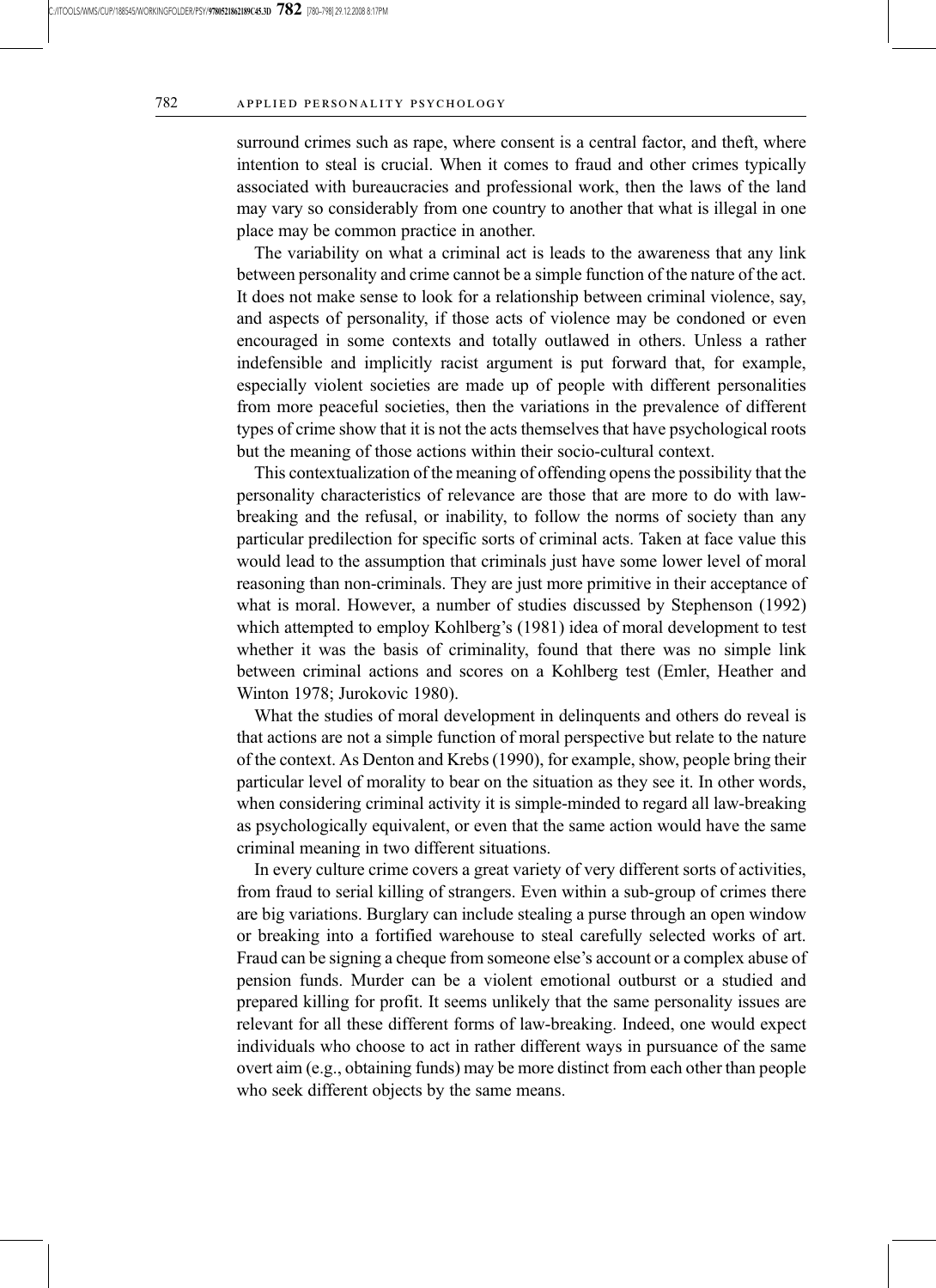The problem of the variety of activities that can be criminal is compounded by the lack of any strong psychological basis to legal definitions of crimes. An arson attack carried out to hide the evidence of a crime would be classed as the same sort of crime as one which was an act of revenge. This is a problem of particular significance when reviewing published accounts of psychological research on crime. When studies are carried out of the characteristics of offenders, they typically use the legal definition of the crime for which the offender was convicted, not some subtler exploration of what sort of actions were involved.

These considerations indicate that a distinction needs to be made in relation to the level in the hierarchy of criminal behaviour at which the criminality is defined. Canter and Youngs (2003) make a distinction between three broad aspects of criminality. The most general is between those who commit crimes and those who do not. In practice, this tends to mean those who have been convicted of crimes and those who have not. Such a distinction is, of course, fraught with the difficulty that many people do something illegal for which they are not caught. There is no easy way of determining if those who are caught are different from those who are not, although recent research by Youngs, Canter and Cooper (2004) does indicate that there are important differences in what people are convicted of and what they will admit to anonymously. These differences understandably vary with the seriousness of the crime. The less serious, the more likely are the official criminal records to under-record the amount of criminal activity. But such concerns do mean that studies of criminals that assign them to categories based on their official records have to be treated with caution.

There is the further problem that people who are convicted of crimes will have been sentenced before they become part of a research sample. Often they will be in prison. In his extensive review, Haney (2007) has shown that prisons have wideranging debilitating effects on their inmates. It is therefore difficult to establish if the responses obtained in prison are a valid reflection of how the respondent would react when not incarcerated. There is also the strong possibility that the answers prisoners give to any questions are not necessarily truthful, but will serve their purposes within prison and the legal system.

Beyond the comparison of people who are criminal or not, with all the difficulties that throws up, is the more refined comparison of offenders who have committed different types of crime. There are two crucial difficulties in doing this. One is that research generally points to a broad versatility in offending. Many people who commit more than one crime commit a mix of different sorts of crimes. Thus, specifying someone as a burglar, or fraudster, or rapist, may be ignoring the fact that in whichever category he is placed, he has also carried out at some time the offences in the other categories. This understanding of how to distinguish between offenders appropriately would be crucial in identifying any personality-crime relationship. The way forward, as Canter and Youngs (2008) show in some detail, would appear to lie in the recognition that some forms of criminality are general to most offenders, while other forms of criminal action are more specialized. It is then this sub-group of specialized criminal activity that is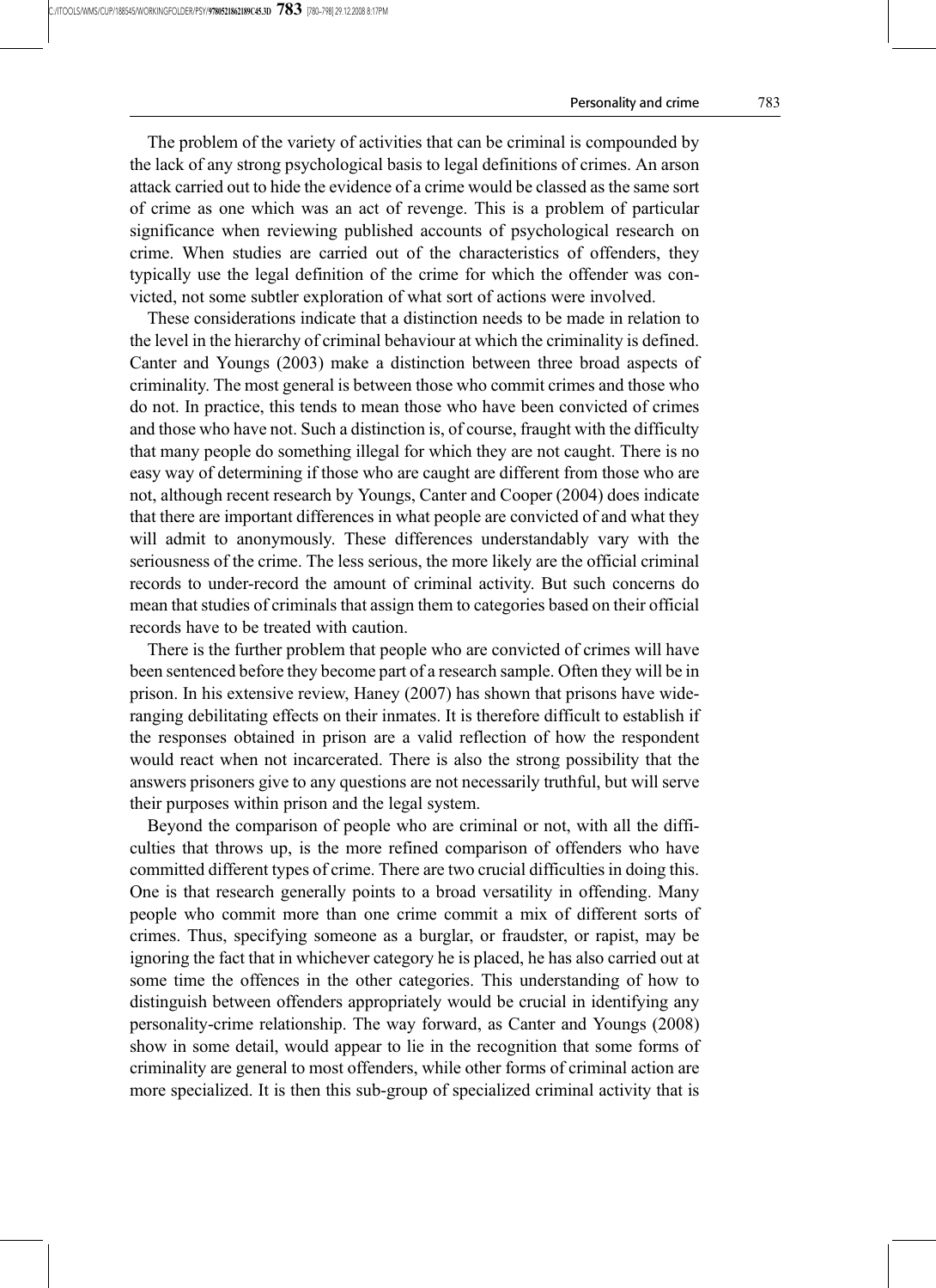most productive as the basis for distinguishing between offenders rather than looking for distinct and exclusive overall patterns of offending.

A second difficulty is that, like other people, criminals develop and change over time. Changes in physical abilities, knowledge or skills may lead them into different sorts of criminal actions. Thus, assigning them to a particular type of criminality may be short-lived. As Youngs (2007) discusses, this means that any attempt to specify the characteristics of an offender that are revealed by criminal actions require a careful and subtle exploration of both the context of the crime and the likely stage in the offender's criminal and psychological development.

Yet another level of refinement may be to consider what may be called the 'style' of criminality; how offenders go about carrying out their crimes. This has been the focus of a number of studies carried out within the realm of Investigative Psychology. Here, the attempt is to distinguish within crimes of a similar type, for example rape (Canter et al. 2003), arson (Fritzon, Canter and Wilton 2001) or homicide (Salfati and Haratsis 2001). The studies look closely at exactly what went on within any given crime and assign the crime to a particular theme on the basis of a multivariate statistical analysis. Linking such variations in the thematic emphasis to variations in personality is, however, extremely problematic, for two reasons. One as Youngs (2007) has discussed in some detail, is that it cannot be expected that offenders will be precisely consistent from one crime to the next, so some estimate and compromise needs to be made if an offender is to be assigned to a particular style.

A more practical problem is that it is extremely difficult to obtain both detailed information about what went on in an offence and about the offender's personality as measured by some standardized means. For these and other practical reasons the possibility of linking offence style to personality remains to be thoroughly explored, although one intriguing study by Lobato (2000) does show the potential for this type of exploration. She found that the degree of Extraversion of offenders in Brazil did relate to the weapons they preferred to use. As might be expected, the extraverts chose large obvious weapons like machine guns, the introverts smaller discrete weapons like pistols. However, such studies relating the details of how offences are committed to personality are very unusual.

## Mental disorder and crime

The complexity and variety of criminal activity has not prevented a substantial body of research being carried out to explore the forms of mental illness or, more generally, mental disorder that may be at the heart of criminality. Such studies, though, are confounded by their focus being in the main on clinical populations. This has meant that the aspect of the examination of criminals that emphasizes a clinical psychological or psychiatric perspective has tended to be biased towards rather extreme and unusual sub-sets of criminals. In essence, the people studied by clinicians have been those who have been referred to them for treatment, or people who are in an environment that has at least therapeutic aims,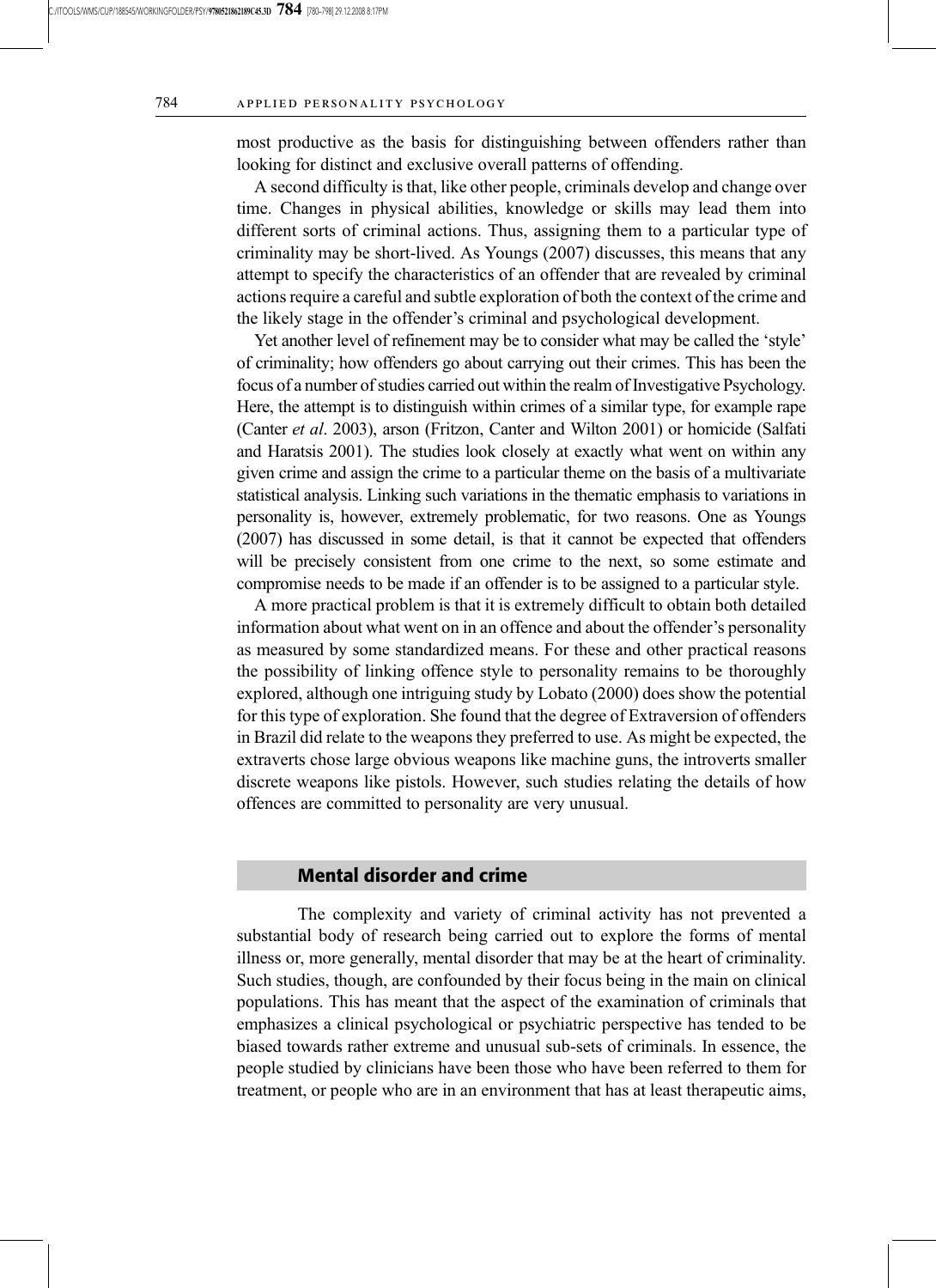if not therapeutic achievements. They, therefore, are likely to be people who are obviously mentally disturbed or whose crimes have bizarre or extreme qualities to them, such as serial rape, or arson, or violent homicide.

The clinical focus has produced the rather distorted picture that much of the psychological literature on offending is devoted to violent criminals and those whose actions are extreme and rare, whereas the broader criminological literature tends to explore the actions of delinquents and those who have carried out what is often called 'volume crime', such as burglary, theft and car crime. It is perhaps therefore not surprising that there is such a difference in perspective between criminologists and clinical psychologists about the causes of crime because they are really talking about different populations.

The question thus emerges as to the role of mental illness in criminality. This is remarkably difficult to determine, but Singleton et al. (1998) do report that mental disorder amongst prison groups range from 10 to 78 per cent. Thus, although this is a very wide range, showing how diverse different prison groups are, it is nonetheless rather higher than would be expected for the population at large, which Singleton et al. (2001) put at not more than 19 per cent. The challenge here, though, is to disentangle cause from effect. The people assessed were in prison. As Haney (2007) has reviewed, prison can be very debilitating. Indeed, as Ly and Foster (2005) point out, a high proportion of people identified as mentally disordered find their way into hospital from prison. The issue may be clarified by a consideration of the nature of the mental disorder that relates to offending. Hodgins et al. (1996) claim that a higher proportion of people diagnosed with schizophrenia and personality disorder commit violent crimes and are involved in general criminality than people without such disorders.

The interpretation of these general results requires the sort of close analysis that is often not possible from the way the broad statistics are presented. Perhaps people unable to cope in the way that is typical of schizophrenia are more likely to be caught or to find themselves in situations that are interpreted as criminal, or they may be drawn more readily from a crimogenic environment? Certainly Ly and Foster (2005) report that only a very small proportion of people diagnosed with a psychotic illness are criminally active.

The role of personality disorder is rather more problematic. It is widely demonstrated that people who are classified as psychopathic are more likely to commit serious crimes. Hare (2003), who developed the most widely used systematic procedure for assessing psychopathy, claims it is a very good predictor of offending violence. The difficulty in taking this claim at its face value relates to the nature of the assessment process and the way in which psychopathy is defined. Cooke (2007, p. 108) described psychopathy as:

> a personality disorder, that is a chronic disturbance in an individual's relations with self, others and their environment which results in distress or failure to fulfil social roles and obligations … that is characterised by … an interpersonal style which is dominant, forceful, deceptive and grandiose, by ... a failure to experience remorse or guilt, and by behaviour that can be described as impulsive or reckless.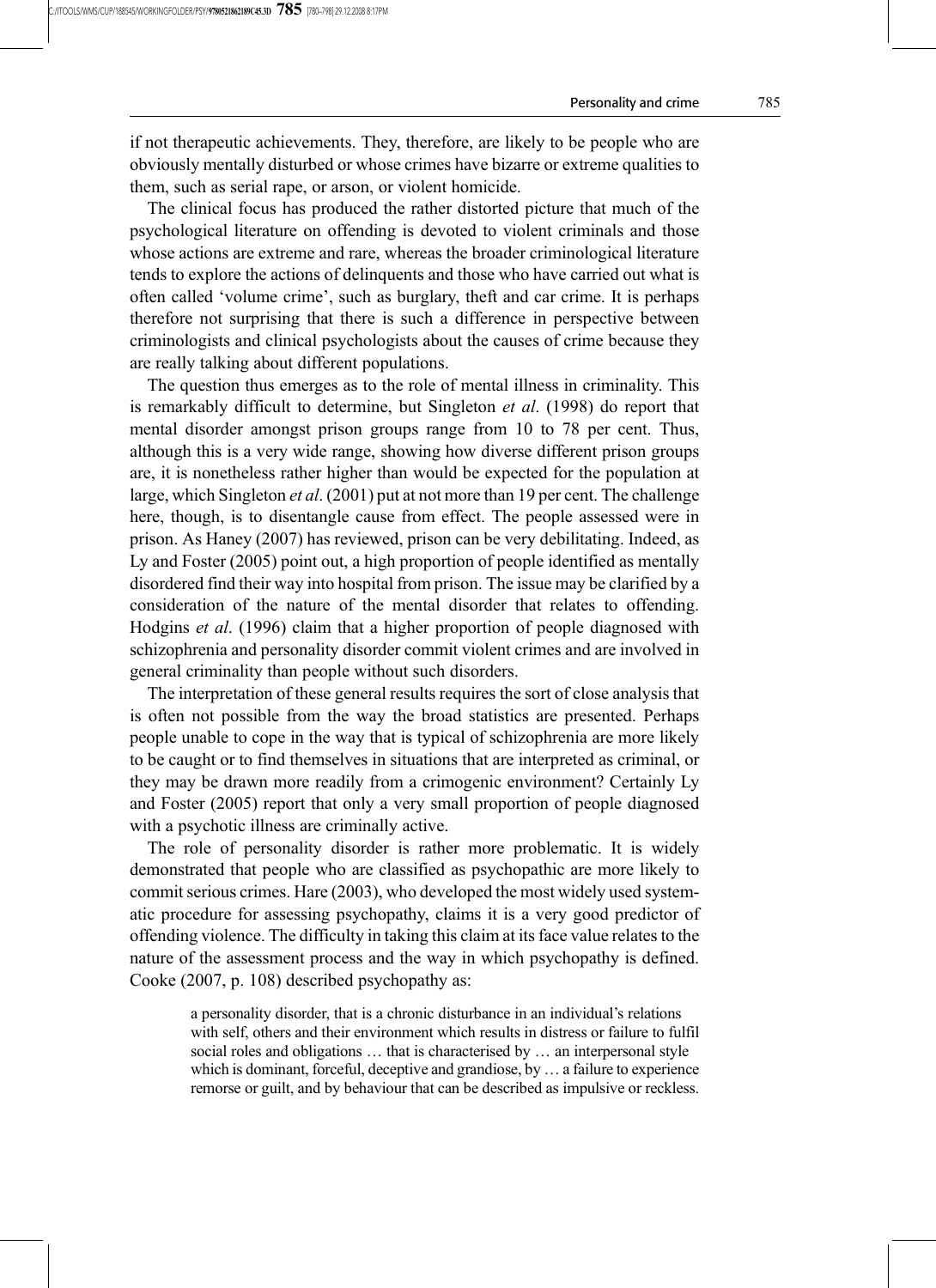Such a definition clearly describes a chronic criminal. There can be no surprise that impulsive, reckless people who do not feel guilt and tend to deceit and dominance may commit many crimes, including especially violent crimes. What the 'diagnosis' of psychopathy adds is the proposal that this is an enduring characteristic of the individual which will be reflected in many aspects of his life, especially in his dealings with others. It draws attention to the criminal activity being an integrated part of how the person deals with the world, not some aberrant act that is 'out of character'. Psychopathy therefore is especially helpful when considering offenders whose actions are chronically violent and disruptive. At the extremes of the rating scale, assigning the person to a clinical category may be of help in focusing attention on the sorts of assistance the person needs rather than just concentrating on his criminal actions and the punishment they deserve.

In general, then, although many offenders are characterized by some form of mental disorder, a very small proportion of the mentally disordered population turn to crime. There are some extreme forms of mental illness, notably paranoid schizophrenia that may lead some of its sufferers to be more violent than the population at large, but even those trends are slight and do not support the view that the illness causes the violence. Indeed, through the McNaughten rule that emerged out of the case of a mentally ill man attempting to kill the Prime Minister in 1843, and similar US guidelines such as the Brawner Rule established in 1962, most legal systems recognize that a person can be 'not guilty by reason of insanity' (O'Reilly-Fleming 1992). This accepts that there is a difference between a mentally ill offender and one who is not, thus presuming that the great majority of criminality is not shaped by mental illness. The suggestion that personality can be 'disordered' (O'Leary 1993), such as in the diagnosis of psychopathy, rather blurs the boundary between the actions of an chronic offender and the cognitive and emotional processes that may be seen as the psychological basis of those actions. This blurring can become of particular significance if legislation is introduced that would allow people to be incarcerated because of an assessment of their thoughts and emotions rather than their actions, as has been proposed by some in recent years.

## Characterizing offenders

Thus, although there has been a tendency to look for mental disorder as a basis for criminality, careful study indicates that it is only at the extremes that such an aspect of a person may be considered relevant. Even within the criminal community, mental illness does not appear to be a distinguishing feature. The most fundamental distinctions between people who typically offend and those who do not derive from differences in their family and social experiences. Criminals in general come from dysfunctional families that are deprived, have lower socio-economic backgrounds and exist within a culture of crime (Farrington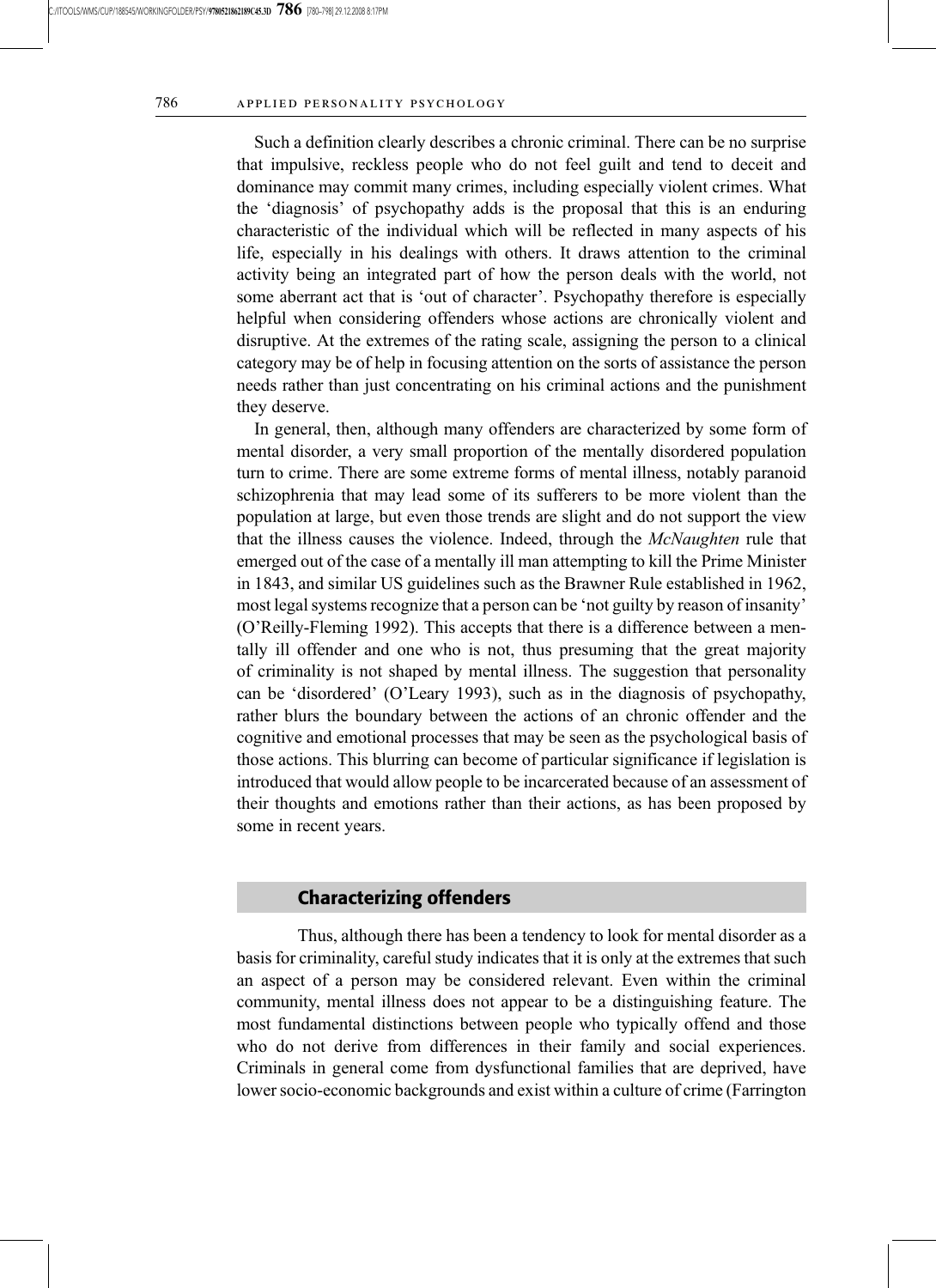et al. 2001). However, although growing up in a criminal environment in which offending may not only be accepted but actively encouraged provides a basis for understanding many criminal acts, it cannot be the whole explanation. The majority of people who grow up in such environments are not criminals and many criminals have their origins in quite different sorts of families and cultures. It is therefore tempting to look for aspects of criminals which make them especially vulnerable to opportunities for crime.

One feature of offenders that many researchers claim regularly distinguishes criminals from non-offenders is their intellectual ability. In contrast to the public image of the highly intelligent master criminal, Farrington in his (1995) study of 411 London boys showed that those who became persistent criminals had below average IQs at ages eight to ten. Lynam, Moffitt and Stouthamer-Loeber (1993) reported that offenders typically had IQs eight to ten points lower than noncriminals. This puts many criminals in learning disabled categories, where they would require educational support to be effective. Curiously, it is rare for people to mention failures of educational systems as a possible cause of crime, although many prison programmes do emphasize the need to educate inmates.

Lynam et al. (1993) show that the average lower IQ of persistent criminals survives careful analysis allowing for family backgrounds, ethnicity and socioeconomic status, although subsequent studies, notably by Cullen et al. (1997) with very careful analysis using different measures of criminality came to the conclusion that IQ has only a moderate correlation with offending. Even this weaker claim for the role of intellectual ability in criminality is open to question, not least because IQ itself is only a moderate indicator of a later effectiveness in life that would protect against becoming involved in criminality. As Richardson (1999) has discussed in detail, IQ is mainly an assessment of ability to cope with the educational environment. It says nothing about how an individual who can hardly read or write is still able to avoid detection for considerable time, being wise to ways of the street. Indeed as Roazzi showed many years ago (1990, personal communication), street children in Brazil may not past maths tests but can calculate currency exchange and other financial dealings at the high level they need to survive on the fringes of society.

The general intellectual weakness of prolific offenders may be more readily understood as part of their lack of commitment or focus on ways of behaving that accord with social norms. This is reflected in some studies by an emphasis on criminals' impulsivity and sensation-seeking (e.g. Horvath and Zuckerman 1992) and in others by low social skills (Dishion et al. 1984). Indeed, Gottfredson and Hirschi (1990) developed the earlier perspective of Hirschi (1969) to argue that the fundamental explanation of criminality is a lack of control over antisocial behaviour. This view draws together a number of the perspectives that emphasize characteristics of persistently criminal individuals; they do not have the intelligence or social skills to deal appropriately with others, and they have a higher propensity to seek out gratifying sensations than non-criminals. It has even been suggested, especially by Gatzke-Kopp and her colleagues (2002), that the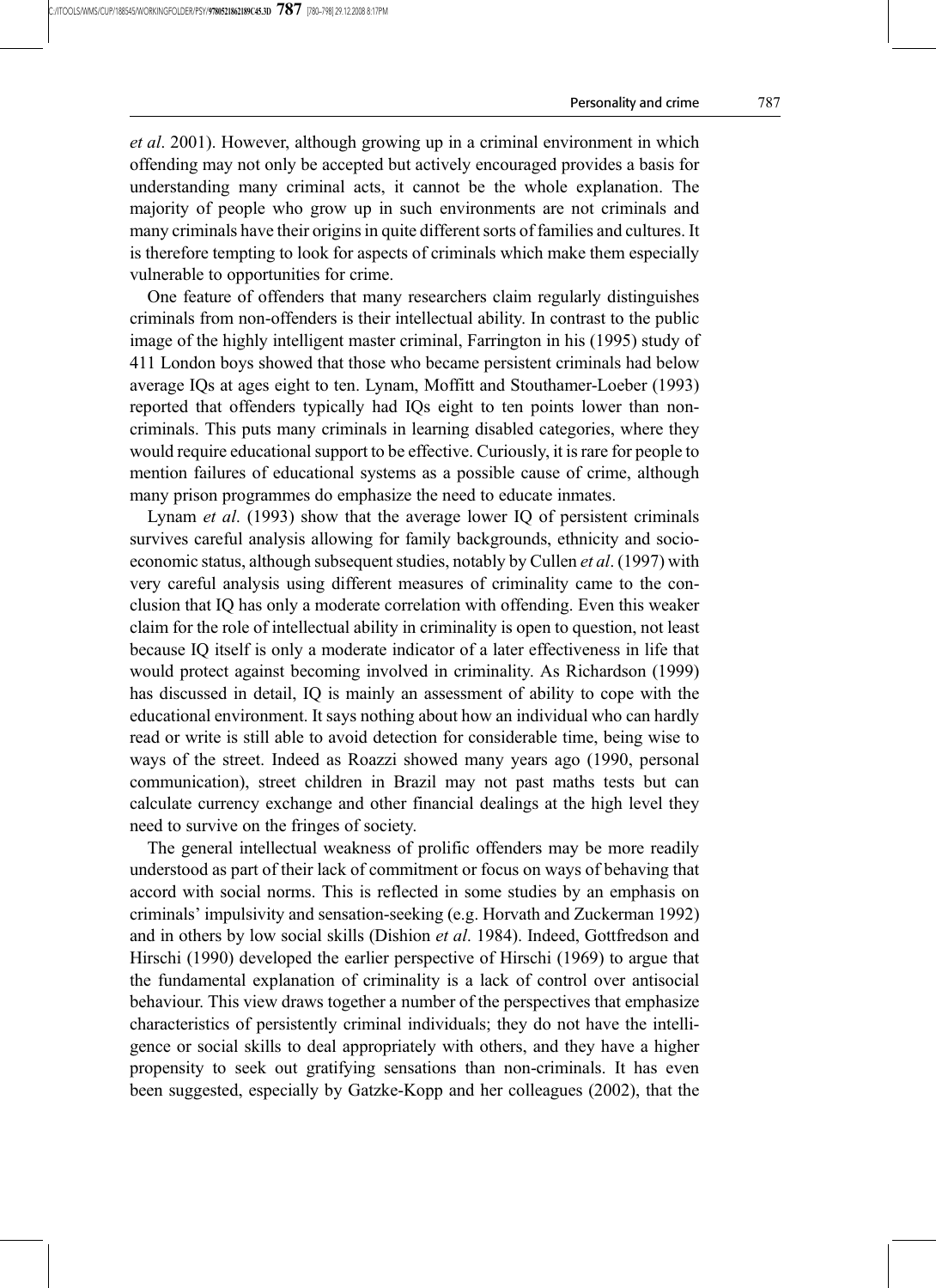sensation-seeking is a product of persistent offenders' low levels of arousal as indicated by their reduced resting skin conductance.

The view that there is a physiological basis to criminality inherent in the impulsivity and lack of control over desires for gratification accords well with the most widely quoted claims of the link between personality and criminality derived from Eysenck and Gudjonsson's (1989) studies that showed that, in general, criminals tended to be more extravert and neurotic than the population at large. They explained that these higher personality scores were related to lower levels of autonomic arousal which in turn gave rise to a limited ability to learn. It was this lack of responsiveness to reinforcement that meant offenders did not internalize the rules of society and thus were more likely to perpetrate antisocial acts.

## Distinguishing between offenders

Given the complexity of defining what is criminal and the range of criminal acts, any simple explanations of criminality relating directly to some key aspect of personality, whether 'disordered' or not, have to be treated with some scepticism. Certainly, many offenders do learn to be very skilled as criminals, and can be patient in planning their crimes and ensuring they can escape. There are also wide variations between offenders in their impulsivity, arousalseeking and Extraversion, as well as there being a notable proportion who do not have low IQ or poor social skills. It may therefore be more appropriate to consider the other side of the coin. Perhaps intelligence, Introversion, social skill and selfcontrol are protective factors that enable people to avoid the temptations of crime that may be present in their social environment? But such protective factors are likely to interact in a variety of complex ways with the different opportunities for crime that are available in any given context.

Of even greater significance may be the types of positive reinforcement for actions from which offenders may have a propensity to learn. In other words, rather than considering the generality of criminality it may be more appropriate to consider the different patterns of learning that may be typical of different emphases in offending. This is more clearly expressed by Bandura (1986) as differentiation in the incentives that dominate any person's actions. Youngs (2004) argues that Bandura's social cognitive theory of behaviour implies that the social context of criminality gives shape to the forms of incentive that may characterize any individual offender. Thus, rather than a limited capacity to learn, offenders learn that criminal behaviours are rewarding and different offenders learn that different particular criminal reinforcements are satisfying. They may be distinguished then by the particular incentives that dominate and differentiate their criminal actions.

Youngs proposes that because social cognitive theory posits that the performance of behaviour is first acquired (or learned) vicariously through exposure to social models, it is dependent on, and shaped by, positive reinforcement relating to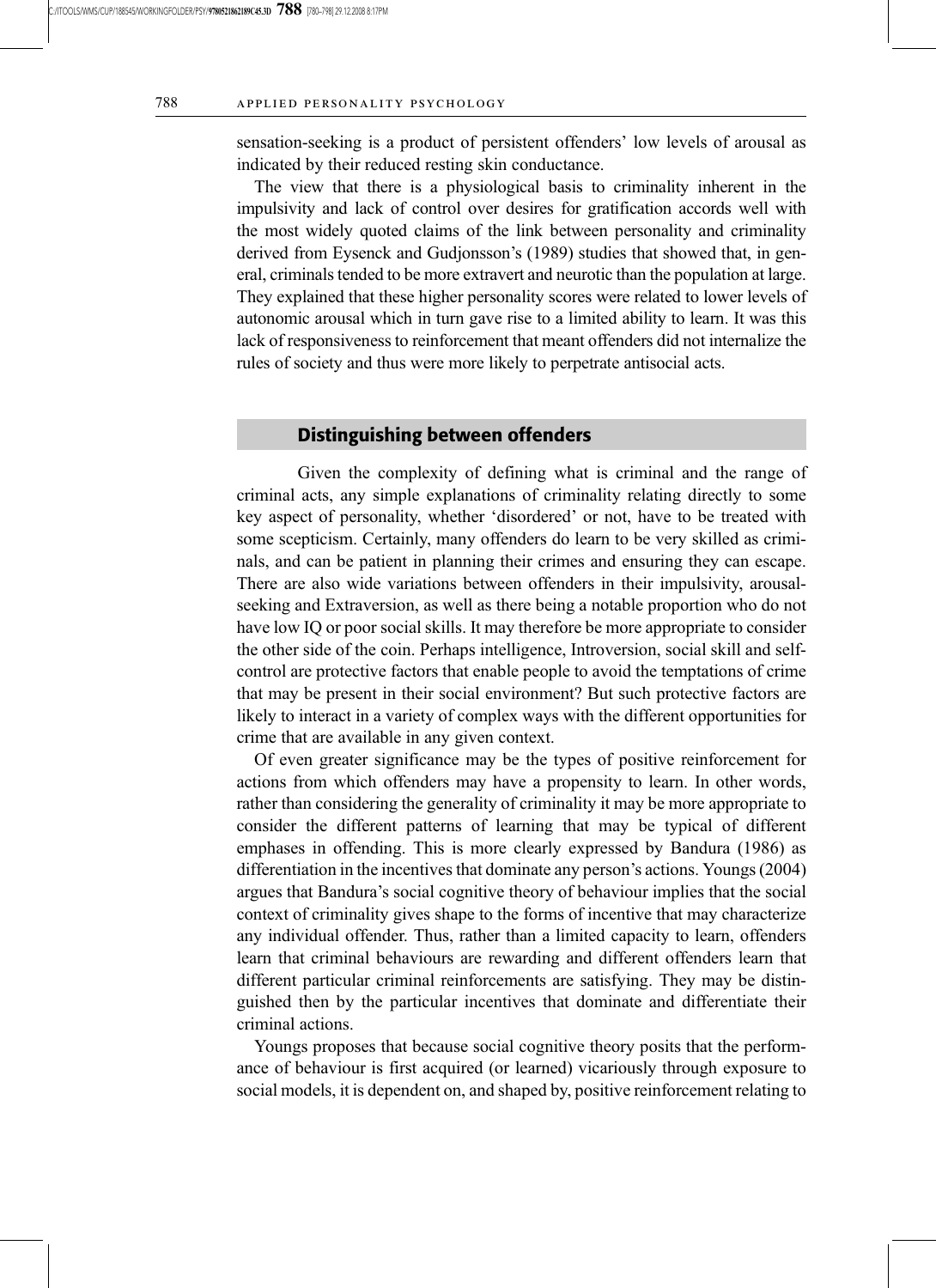different combinations of fundamental human incentives. Grounded in the core biological and cognitive processes of human beings, the incentives motivate by providing particular sets of outcome expectations for a given behaviour. To the extent that different criminal behaviours carry different sets of outcome expectations she proposes that these incentives will provide the basis for the differentiation of criminal styles. For the full range of human action, Bandura (1986) puts forward seven different fundamental incentives: Primary incentives, Sensory incentives, Social incentives, Monetary incentives, Activity incentives, Power/ Status incentives and Self-Evaluative incentives. In Youngs' framework, criminal and deviant behaviours form a distinct sub-set of this general set of human actions, distinguished from other behaviour by the contravention of the legal and/or moral code involved. It may be then that a sub-set of the incentives is sufficient to account for variation in criminal involvement.

Youngs argues that three of Bandura's incentives are highly pertinent to the range of acts covered by mainstream criminality: Monetary, Power/Status and Sensory incentives. The Monetary incentive is about acquiring the ability to obtain whatever one desires. Where this means taking from others in some way, the behaviour will typically fall within the realms of criminality. Behaviours as diverse as forging a cheque, carrying out a bank robbery, or stealing cash from a wallet, can be readily understood as normal attempts to acquire monetary gain but through means which society deems criminal. The incentive underlying all these behaviours is best conceptualized as a Material incentive, rather than a Monetary incentive, since the gain is actually derived from the possession of the goods in a material sense. Moreover, goods are not desired simply for their monetary value alone. The possession of goods may be rewarding in a variety of other ways, such as in a symbolic sense or an emotional or physical sense.

Power and Status incentives provide a further form of motivation. The principal goal here is obtaining control over others. As Bandura points out, most societies and groups are structured as a status or power-based hierarchy. People's behaviours are shaped by the desire to increase their rank in these hierarchies. Bandura argues that the Power and Status incentives motivate independently of the material benefits increased power affords. There is a range of behaviours that people may use to acquire this type of control. The Power and Status incentive is highly relevant to crime since in many cases the behaviours used to acquire control will be criminal. In particular, where violence or certain coercive tactics are used, almost invariably the activity would fall within the realms of criminality.

Sensory incentives motivate human behaviour through the desire for novel, pleasurable, stimulating experiences and the avoidance of aversive experiences, including boredom. Katz (1988, p. 3) highlights the role of sensory reward in criminal behaviour, discussing at length 'the seductive qualities of crimes: those aspects in the foreground of criminality that makes its various forms sensible, even sensually compelling, ways of being'. Where individuals attempt to achieve this type of gain through destruction these behaviours will tend to fall within the scope of criminal activity. Other types of activity may carry sensory gain because of their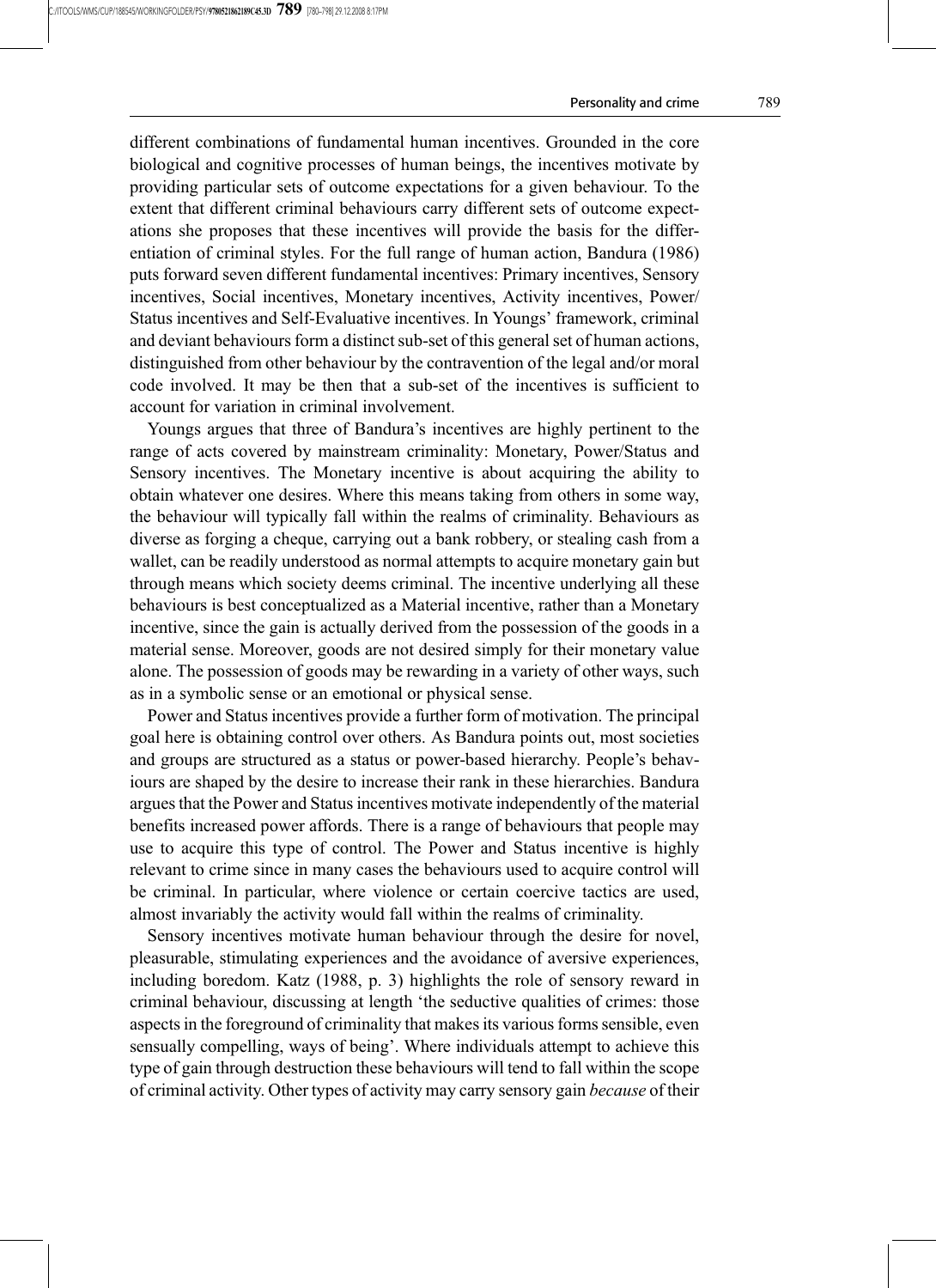deviant or criminal status. As such, the sensory gain would be derived from the internal stimulation of the emotional effects associated with committing a proscribed behaviour, rather than the direct stimulation of the senses.

This framework incorporates the possibilities of Extraversion and low selfcontrol as well as sensation-seeking, but it suggests that these will be reflected in different ways by different criminals because of the different mix of incentives that they have learned will help satisfy them. This implies that style of offending may be considered a direct aspect of personality in its own right, rather than some byproduct of a more general enduring characteristic of the person.

Youngs finds support for this perspective in the co-occurrence of self-reported criminal actions. She demonstrated this by analysing the patterns of co-occurrence of self-reported crimes of 207 offenders. This allowed her to assign offenders to one of three dominant criminal styles that she was able to show described behaviours reflecting the Material, Power and Sensory incentives respectively.

### Crime as an interpersonal activity

The identification of distinct themes in criminal activity that enables them to be differentiated from each other does raise the question of whether these different criminal emphases may be linked to more generally recognized aspects of personality. However, the earlier discussion indicates that it may not be appropriate to consider broad aspects of personality because what is at the heart of criminality does not appear to be some general mental or emotional process. Rather, it is the ways of relating to others, whether it be identified as an aspect of Extraversion or psychopathy.

It can therefore be proposed that any potential relationship between crime and personality should be looked for in areas that may be most likely to reflect those particular aspects of a person that relate to their criminality. Canter (1989) argued that the central feature of being criminal was what it implied about the relationship between people. It is the breaking of social norms, rather than some objective act, and thus always implies that the offender is doing something of social significance not just of material import. In other words, crime is an interpersonal transaction. Therefore it is proposed that an index of personality that reflects styles of contact between the criminal and others may be especially relevant. This is distinct from a clinical or psychiatric view of crime, that is inherently individualistic. It is also different from the criminological perspective that interprets crime entirely in terms of social and cultural processes.

The interpersonal perspective on the differences in offence themes also addresses the important point articulated in most detail by Mischel and Peake (1982) that any consistency found in a person's actions are likely to be related to the nature of the situation in which the actions occur. By focusing on crime one step is being taken towards consistency in situation, but by taking the further step of identifying the dominant incentive that characterizes that event for the person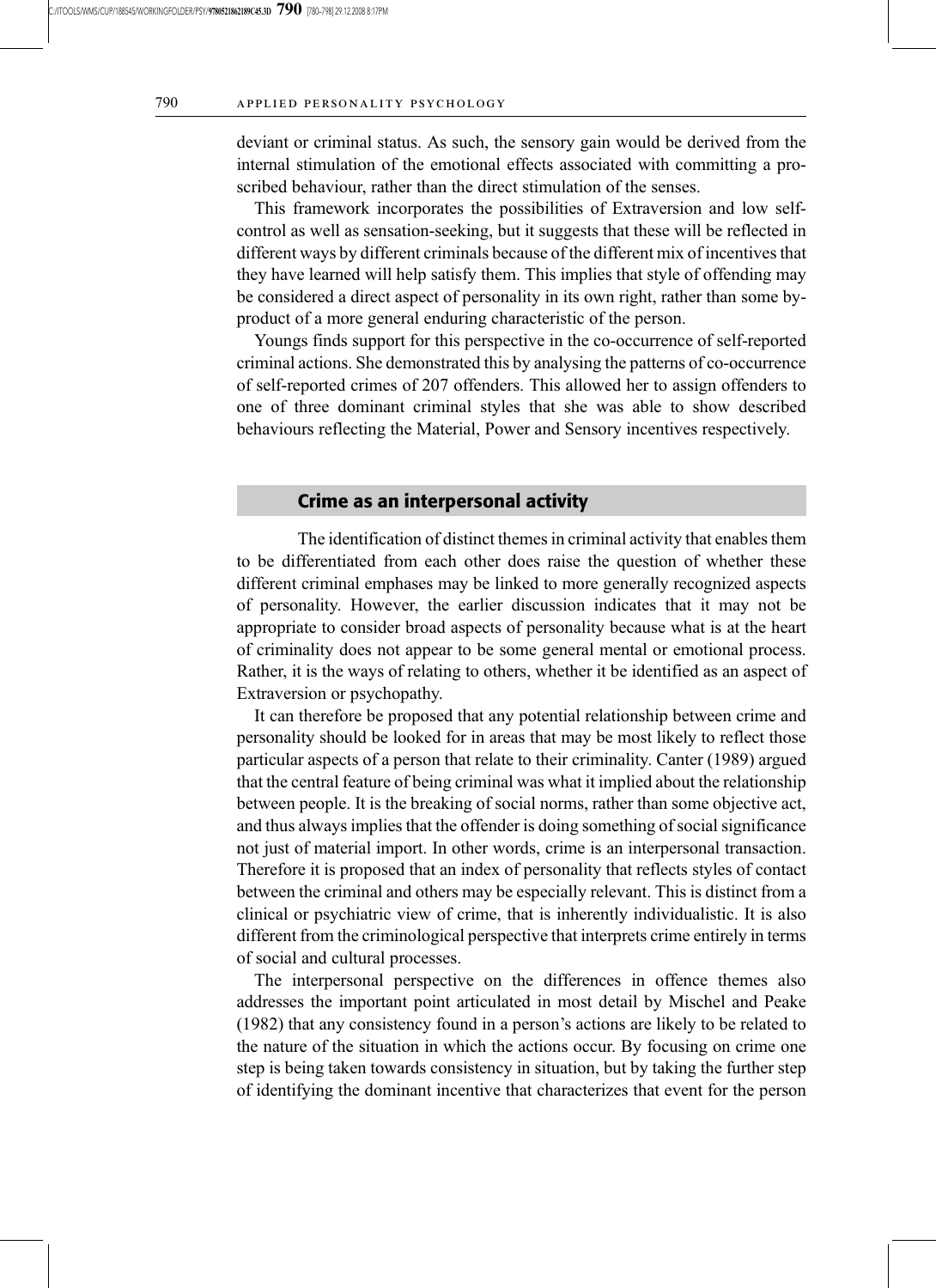acting, the situation is defined even more precisely. The third clarification comes from addressing just the interpersonal characteristics of the interaction.

This interpersonal approach is developed from the recognition that all crimes involve a relationship, to a greater or lesser degree, between the offender and his/ her victim. In some cases, such as rape or murder, this relationship will be explicit. In other crimes, such as burglary or theft, there will be an implicit relationship. In these crimes, although the offender and victim do not relate to each other directly, aspects of the victim and his/her behaviour will still have some bearing on the behaviour of the offender. Thus, whether explicit or implicit, most crimes involve some sort of relationship between offender and victim.

An approach to personality that is particularly relevant to the interpersonal perspective is Schutz's (1958) Fundamental Interpersonal Orientations (FIRO) theory of personality. FIRO theory considers both the interpersonal tendencies that the individual has in relation to others and the behaviour that the individual tends to receive from others. This holistic conception of personality, as not simply the outward dispositional tendencies of the individual, but also the habitual responses he or she tends to elicit from others, may be particularly pertinent to the criminal's transactions with others.

Schutz posits three core personality facets on which these interpersonal tendencies will vary: Control, Inclusion and Openness. Youngs (2004) hypothesized that these would relate directly to the distinctions in offending derived from the social cognitive incentive-based perspective. She therefore examined the correlations between FIRO score and the dominant themes in her sample of 207 young offenders.

The Control facet is concerned with power, authority and dominance; individuals vary in the extent to which they attempt to exert control over others (Expressed Control). Individuals high on Expressed Control feel comfortable giving orders to and competing with others. Received Control is the interpersonal desire tendency to allow oneself to be controlled by others. The Control aspect of personality was found to be related in some way to each of the three styles of offending.

The findings distinguished power gain offending, in which higher levels of offending were related to increased levels of Expressed Control, from both material and sensory high gain offending, in which higher levels of offending were related to decreased levels of Received Control. The high levels of Expressed Control, reflected in agreement with interpersonal tendencies such as 'I take charge when I am with people' can be readily understood within a social cognitive framework as a reflection of the higher levels of skill in these acts, which result in better outcomes and increases incentive to exhibit these types of behaviours.

In contrast, high levels of material and sensory styles were found to be related to lower levels of Received Control. According to Bandura, this fits with the idea that personality may impact on behaviour though self-regulatory processes, and suggests that these individuals have a general tendency to self-regulate rather than allow others to proscribe activities. Material crime can be conceptualized in this way as the taking of items that are not available only because society deems that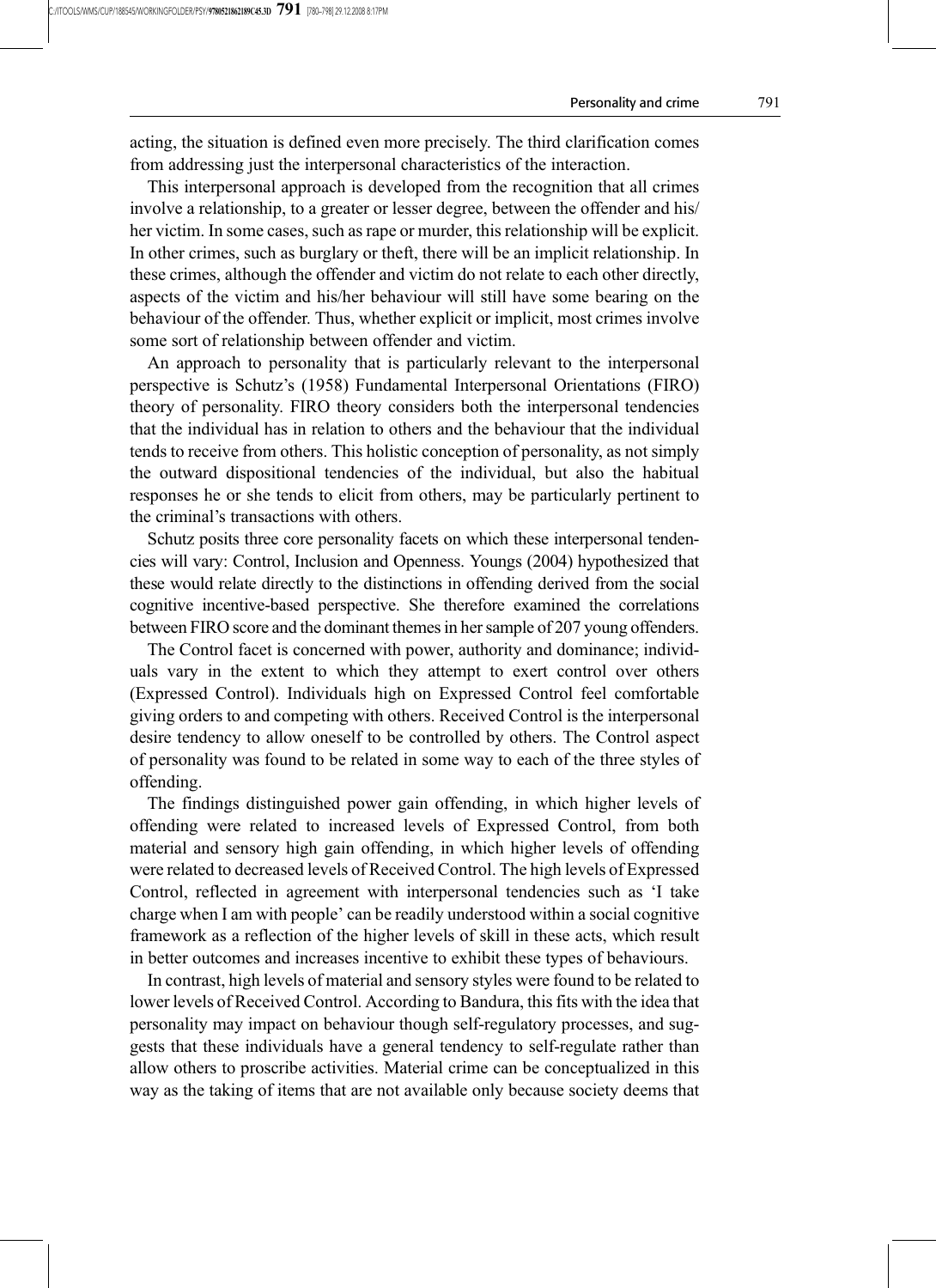taking them is against the law. Increased levels of sensory crime can be understood in terms of the implication that these individuals are less controllable, and are therefore expected to have a greater need for stimulation.

The dominant distinction here is between crimes that relate directly to control over others, most clearly seen in crimes of violence, and crimes that are more directly related to the instrumental benefits to the individual. The overlap in results for the sensation-seeking and material gain offenders may be because of the need for monetary gain to feed sensation-seeking habits, notably drug addiction. This all adds up to a complex mix of ways of relating to others, both in terms of the extent of how open or inclusive the interactions are and also how much the individual wants to be in control. The findings indicate that the profile across these different ways of relating to others will be characteristically different for offenders who tend to one sort of crime or another, in particular whether their crimes are typically violent or property-related.

## Criminals' emotions and personal constructs

Viewing crime as an interpersonal activity in which people seek power or other forms of gratification by the way they interact with others or their property presupposes fundamental psychological benefits to criminal activity. As mentioned, Katz (1988) eloquently argued that these benefits derived from the emotions evoked from criminal activity, captured in the title of his book *The seductions of* crime. This is a different perspective from expecting there to be some emotional disturbance in the offender, although that is doubtless present in some cases. It also implies that all crimes have some of the sensation-related aspects that are so strong in the sub-set Youngs (2004) described as having a dominant incentive in this area. However, there seems to have been little empirical exploration of the emotional benefits of crime except for the initial study by Canter and Ioannou (2004). They asked a wide range of eighty-three incarcerated offenders to indicate how they felt when committing a crime they could remember well.

Using the framework for the structure of emotions proposed by Russell (1997), they were able to show that the same variety of emotions did occur across crimes but that there was a tendency for criminals' emotions to be more extremely positive or negative. In other words, offending was associated with more extreme emotions than other aspects of daily life. Furthermore, there was a tendency for crimes against property to be associated with pleasant or even exciting emotions, whilst crimes against the person were more likely to have negative emotional associations. This raises the question of what it is about the person and the criminal activities they perform which is generated by or gives rise to the emotional content of criminality. A cognitive perspective would lead to the proposal that it is the offender's interpretation of the criminal situation that generates the emotional frisson; for example, the excitement of obtaining goods illegally, or the despair and anger with a partner who has cheated the offender.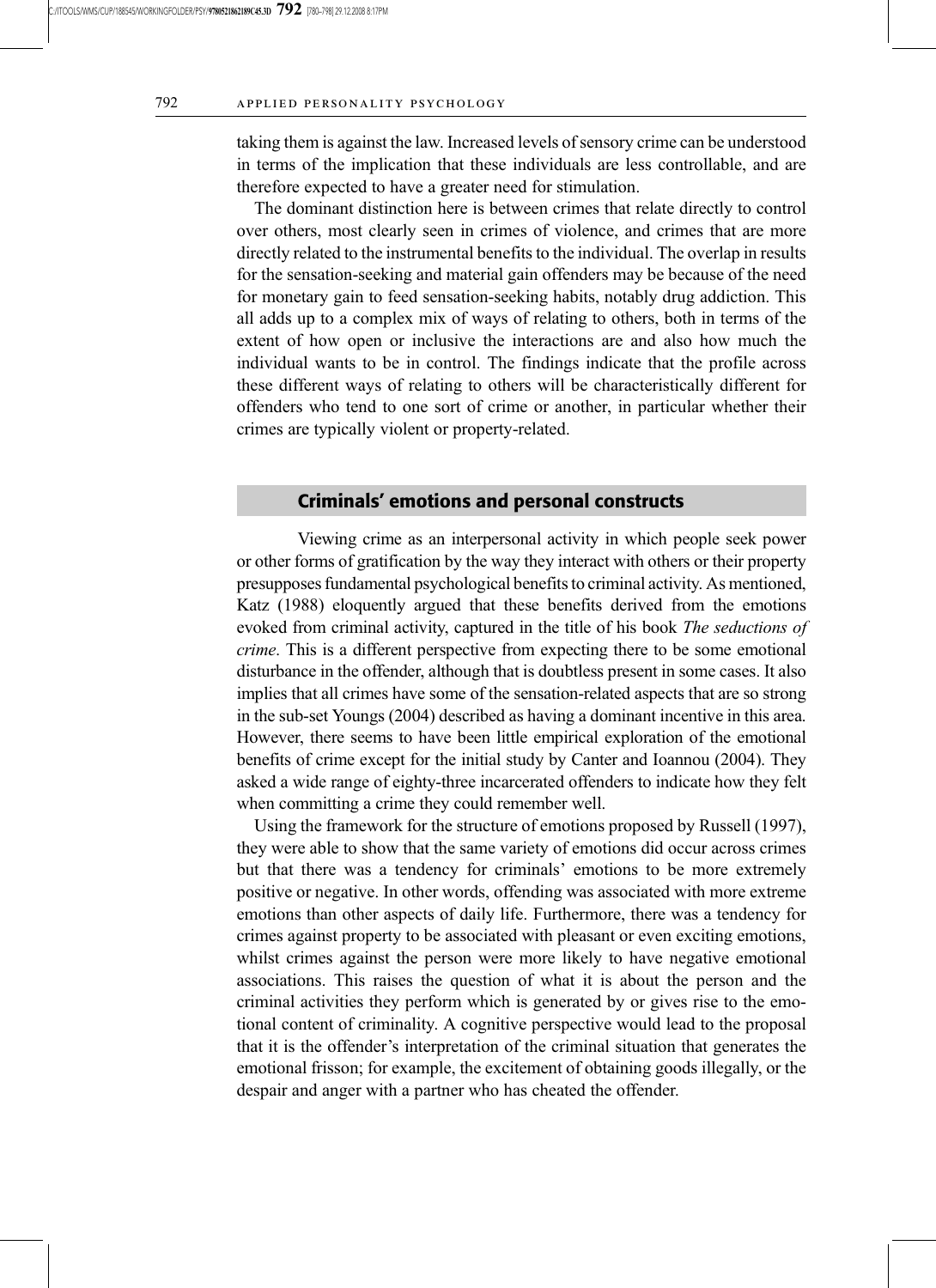The emphasis on the way offenders makes sense of their context, the people within it and their actions has been explored in particular depth by Personal Construct Psychologists as espoused by Kelly (1955). Houston (1998) has laid out this perspective in some detail. She explored offenders' construct systems, which incorporates their construing of both themselves and the others with whom they interact, as well as their criminal actions. The structure and content of this system, especially as revealed through the use of the Repertory Grid (Fransella, Bell and Bannister 2004) can indicate whether the offender is readily open to change in his actions or has such a rigid view of others and himself that modification of his behaviour will be extremely difficult. However, a strongly cognitive approach tends to undervalue the importance of the emotional benefits of crime, which must also be explored.

## Criminal roles and personal narratives

At the heart of the personal construct approach is the exploration of the offender's self-concept and how that is construed in relation to others and the unfolding criminal actions. So although constructs are seen as dynamic and changeable and there is a definite emphasis on the way a person sees himself at different stages in his life, nonetheless the repertory gird and conceptualization of the construct system tends to be a rather static slice through an evolving cognitive process. Unless explored with great subtlety the construct system derived from the grid can be a rather abstract exploration of the individual independent of the social context. It thus can underplay the world view that the offender creates for himself.

The consideration of the criminal as making choices and re-interpreting the blame for their actions is most clearly articulated by Yochelson and Samenow (Samenow 1984). This may be mistaken for a clinical diagnosis similar to the notion of psychopathy or personality disorder, as Wrightsman, Nietzel and Fortune (1998) suggest. But that is to undervalue the construct system that gives shape to the decisions to offend and the emotional benefits that derive from criminal actions.

An approach that is being explored to elaborate the dynamic nature of criminal actions is what is being called the 'narrative approach' within psychology, most clearly articulated in the writing of McAdams (1988), as developed by Canter (1994). Within this framework the individual is seen as developing an understanding of himself and his interactions as an unfolding narrative, a story we all create in which we are the dominant protagonist. This perspective has been developed for empirical study by Canter, Kaouri and Ioannou (2003) by asking offenders to indicate the role they think best describes what they were doing when committing a crime, e.g., victim, hero, professional, criminal, etc. The idea here is that the role label captures an implicit narrative within which the offender can see himself acting through a series of episodes.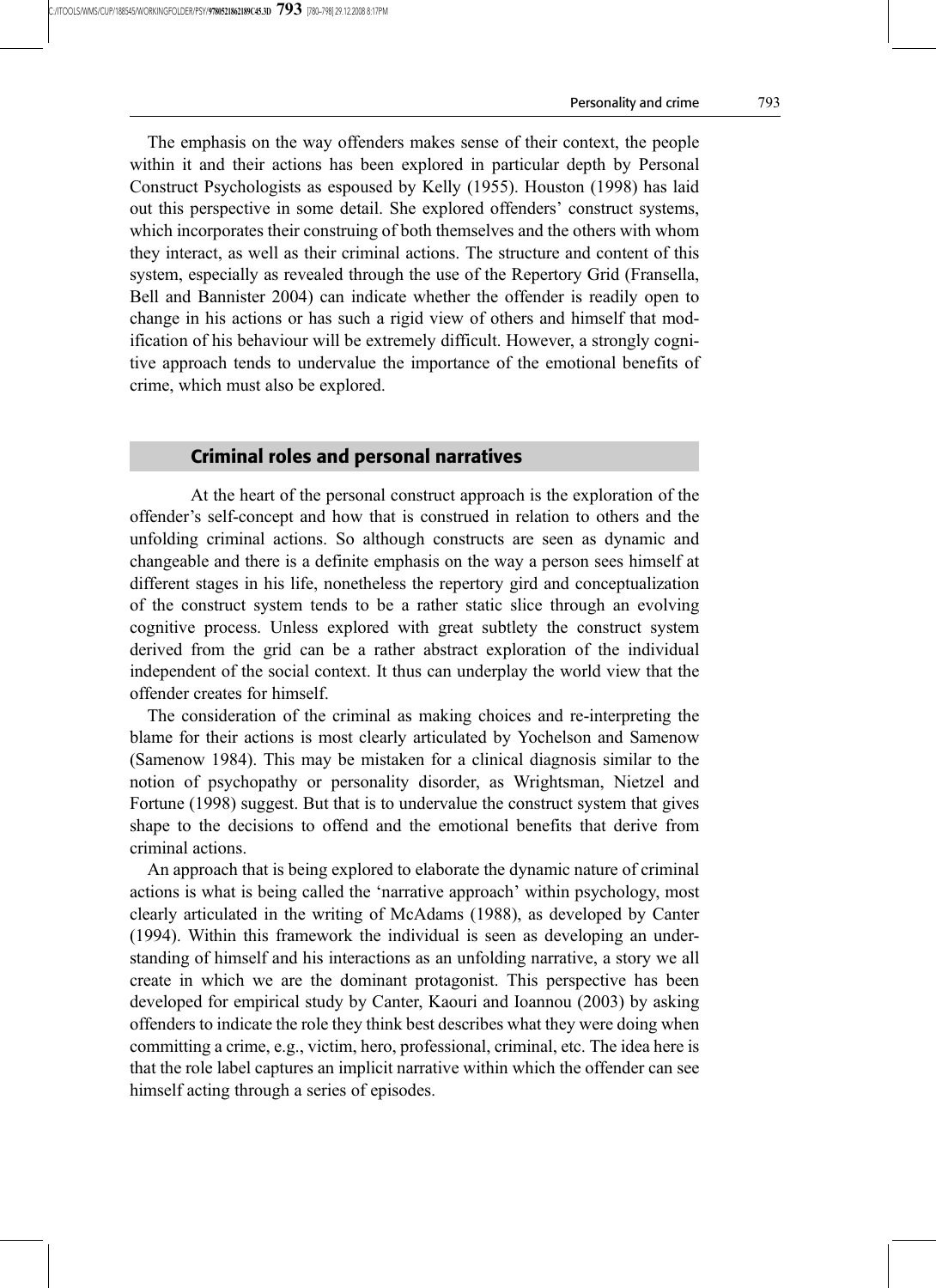Analysis of responses from 161 convicted offenders suggested that the dominant narratives that offences enshrined related to the four major myths identified by the literary critic Frye (1957). They see their actions as tragic, adventures, romances or meaningless comedies. This speculative framework has the strength of showing how a criminal's view of himself and his actions may have roots in the culture of which he is a part, but gives emphasis to his interpretation of his criminal role in a way that is compatible with a personal construct perspective. It also helps to provide a framework for what drives the emotional content of the criminal's actions. It would be hypothesized that there will be a strong relationship between the roles a person associates with his actions and the emotions that he feels. The causal direction for the association between roles and emotions requires further careful study.

The embedding of a criminal role within a personal narrative that the offender sees himself acting out, must be assumed to evolve and develop during his criminal career. This framework therefore does not seek an enduring aspect of a person's personality traits as a useful aspect of his criminality. Rather, it sees the person building a criminal narrative for himself. This helps to explain offences such as terrorism, fraud or murders that are committed by people who have no obvious criminal precursors in their lives. It also connects more directly with the legal emphasis on human agency that is so different from the biosocial emphasis on causation outside of the person. The concept a person has of himself, however confused, which underlies his actions in dealing with others, given direction and life by the narrative it is part of, recognizes that actions are the product of a person and his experiences. It is thus fundamentally psychological. Yet it also puts the individual in the driving seat, giving agency a distinct part to play. Unless the person is unaware of his actions or their consequences because of mental disability, the narrative perspective holds them responsible, just as the law does.

## Implications of linking personality and crime

These issues are relevant to many areas of application including the popularly misconceived aspects of 'offender profiling'. The prospect that it should be possible to identify distinct features of an offender's personality from the details of the crime he has committed seems only feasible under very special circumstances. There may be some general trends that distinguish offenders from non-offenders but beyond that, as Youngs (2007) has elaborated, the details of the criminal actions require very careful scrutiny if they are to indicate anything distinct about the offender. The task is made more demanding by the fact that it is necessary to understand what the crime means to the offender, not just what its objective characteristics are.

There is also the interesting relationship between the consideration of the personality of offenders and the ways in which juries may take note of evidence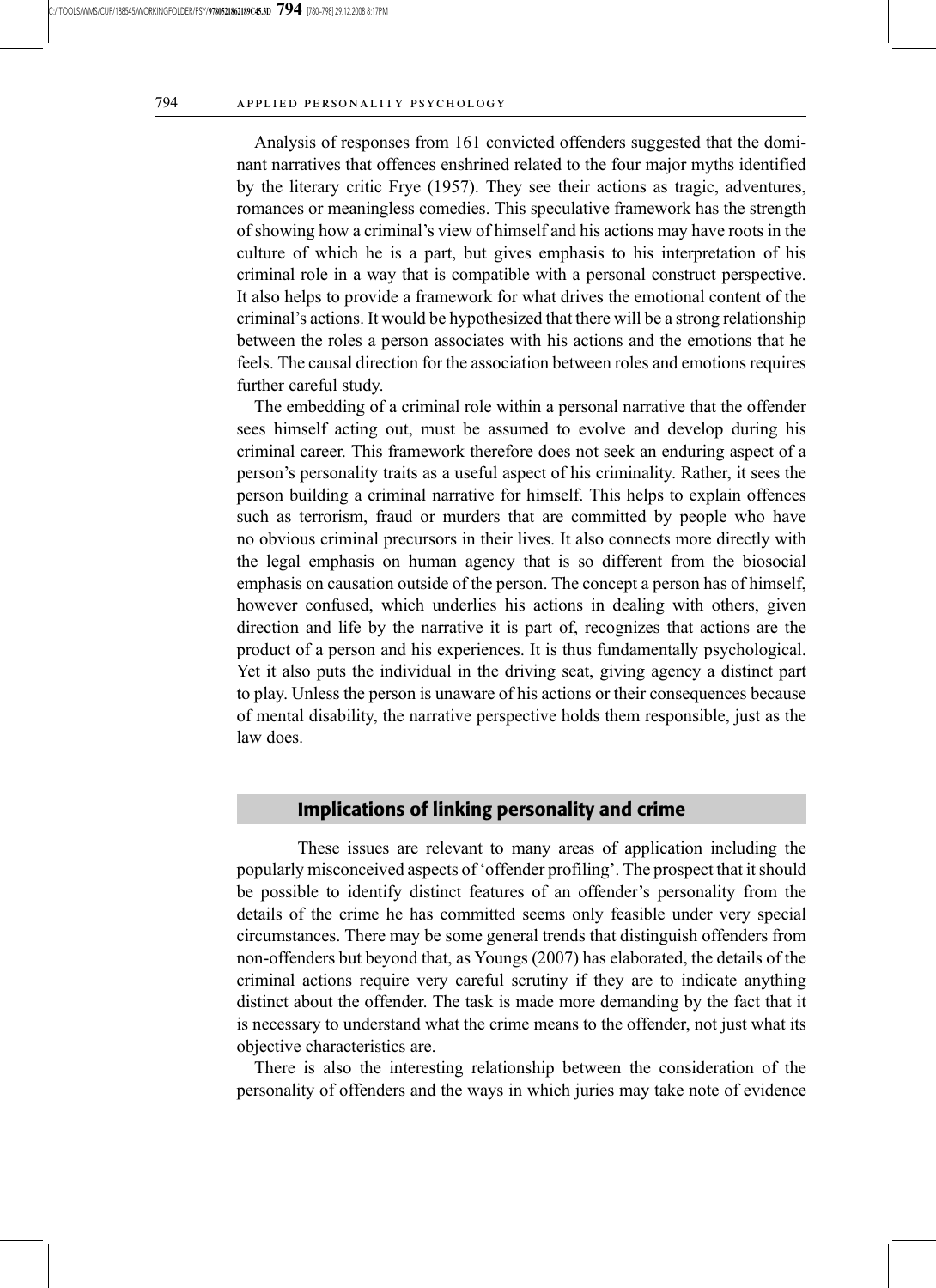about the character of a defendant, as explored for example by Hunt and Budesheim (2004). The research reviewed above indicates that juries should be very cautious about assuming there will be very distinct and clear aspects of a defendant's personality that will mark him out as a criminal. Consistency across a range of similar situations may be a reasonable assumption provided those situations are perceived as similar by the defendant.

Programmes for the rehabilitation of offenders generally avoid any attempt to take account of the offender's personality, but rather (as explored in some detail for example by Houston (1998)) seek to connect with his understanding of his crimes and their consequences. The narrative framework adds a further emphasis to this process by proposing that the offender should be encouraged to develop a different role for himself and try to see himself as part of a different sort of life story, as elaborated in narrative therapy (Crossley 2000). Interestingly, the emergence of restorative justice procedures, whereby the offender is confronted by his victims, can be seen as a way of enabling the offender to understand more fully the interpersonal role he is actually playing and to help him find a more productive life story to live by.

## Conclusions

Focusing on aspects of the personality of offenders is not to deny the social, economic, cultural and even political foundations out of which crime grows. Nor is it an attempt to explain criminality solely in terms of genetic, hormonal or other physiological aspects of criminals and thereby deny the societal causes of crime. Rather, the purpose is to focus attention on the crucial role that the person has in carrying out a crime. This is essential if the social and behavioural sciences are be integrated within the legal system that puts so much emphasis on the intention and conscious action of the criminal.

The study of the relationship between crime and personality also offers some real insights for the more general consideration of personality. It draws attention to the importance of building up frameworks for considering the situations in which people act. Defining personality as an enduring aspect of an individual independently of where those acts take place will doom this area of psychology to what McAdams (1994) calls 'a psychology of the stranger'. Crime is an example of a complex human process that is defined by social norms and consists of many different types of activity. The relevance of the personality of the individual who carries out criminal actions, just as for those who carry out any other naturally occurring action, has to be understood within the social and cultural context of those actions. What the individual brings to the criminal event, as to any other, is an evolving changing set of interactions. The underlying theme of these interactions will be a subtle mix of their experiences and their interpretation of those experiences. Criminals are more like the rest of us than it is often comfortable to accept.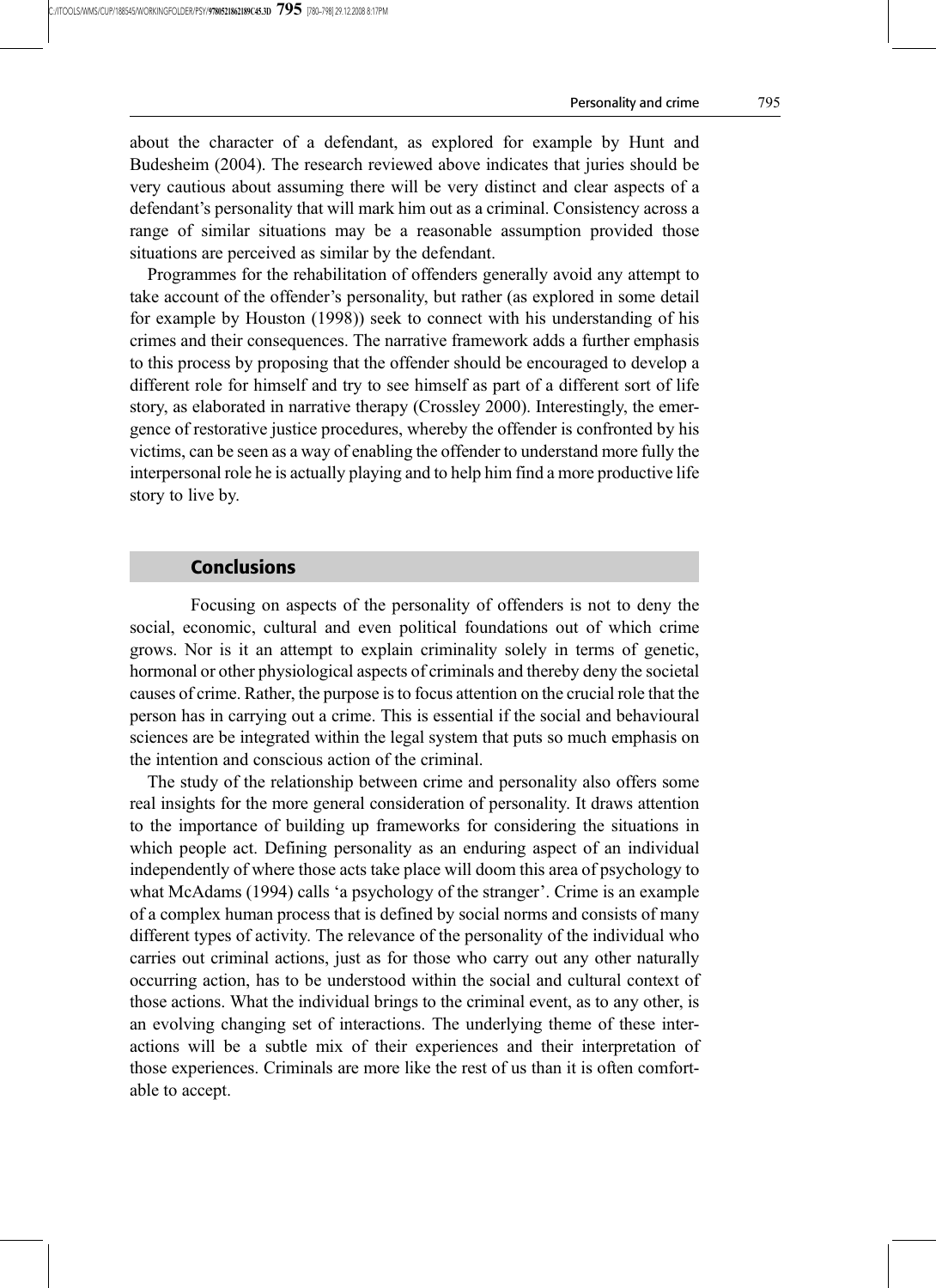## References

- Bandura, A. 1986. Social foundations of thought and action: a social cognitive theory. Englewood Cliffs, NJ: Prentice-Hall
- Canter, D. 1989. Offender profiles, The Psychologist 2(1): 12–16 1994. Criminal shadows. London: HarperCollins
- Canter, D., Bennell, C., Alison, L. and Reddy, S. 2003. Differentiating sex offences: a behaviourally based thematic classification of stranger rapes, Behavioural Sciences and the Law 21: 157–74
- Canter, D. and Ioannou, M. 2004. A multivariate model of stalking behaviours, Behaviourmetrika 31(2): 1–18
- Canter, D., Kaouri, C. and Ioannou, M. 2003. The facet structure of criminal narratives, in S. Levy and D. Elizur (eds.), Facet theory: towards cumulative social science, pp. 27–38. Ljubljana: Center for Educational Development
- Canter, D. and Youngs, D. 2003. Beyond 'offender profiling': the need for an investigative psychology, in D. Carson and R. Bull (eds.), Handbook of psychology in legal contexts, 2nd edn, pp. 171–205. Chichester: Wiley
	- 2008. Investigative psychology: offender profiling and the analysis of criminal action. Chichester: Wiley
- Cooke, D. J. 2007. Psychopathy and an important construct: past, present and future, in D. Canter and R. Zukauskiene (eds.), *Psychology and law: bridging the gap*, pp. 167–90. Aldershot: Ashgate
- Crossley, M. L. 2000. Introducing narrative psychology: self, trauma and the construction of meaning. Milton Keynes: Open University Press
- Cullen, F. T., Gendreau, P., Jarjoura, G. R. and Wright J. P. 1997. Crime and the bell curve: lessons from intelligent criminology, Crime and Delinquency 3(4): 387–411
- Denton, K. and Krebs, D. 1990. Frome the scene to the crime: the effect of alcohol and social context on moral judgement, Journal of Personality and Social Psychology 59: 242–8
- Dishion, T. J., Loeber, R., Stouthame-Loeber, M. and Skinner, M. L. 1984. Skills deficits and male adolescent delinquency, Journal of Abnormal Child Psychology 12: 37–53
- Emler, N. P., Heather, N. and Winton, M. 1978. Delinquency and the development of moral reasoning, British Journal of Social and Clinical Psychology 17: 321–5
- Eysenck, H. J. and Gudjonsson, G. H. 1989. The causes and consequences of crime. New York: Plenum Press
- Farrington, D. P. 1995. The development of offending and anti-social behaviour from childhood: key findings from the Cambridge study on Delinquent Development, Journal of Child Psychology and Psychiatry 360: 929–64
- Farrington, D. P., Jolliffe, D., Loeber, R., Stouthamer-Loeber, M. and Kalb, L. 2001. The concentration of offenders in families, and family criminality in the prediction of boys' delinquency, Journal of Adolescence 24: 579–96
- Fazel, S. and Danesh, J. 2002. Serious mental disorder in 23,000 prisoners: a systematic review of 62 surveys, The Lancet 359: 545–50
- Fransella, F., Bell, B. and Bannister, D. 2004. A Manual for repertory grid technique, 2nd edn. Chichester: Wiley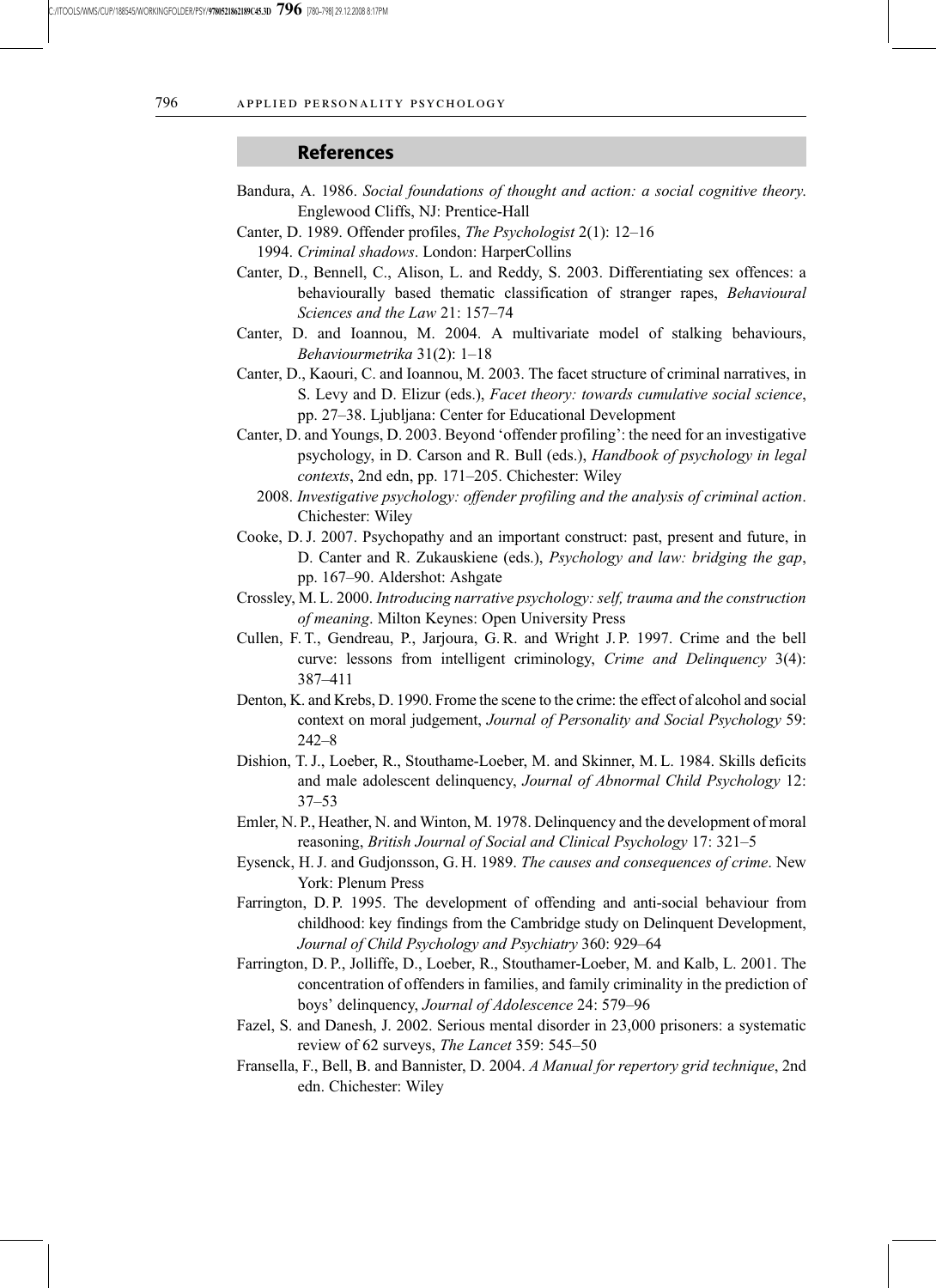Fritzon, K., Canter, D. and Wilton, Z. 2001. The application of an action systems model to destructive behaviour: the examples of arson and terrorism, Behavioural Sciences and Law 19(5–6): 657–90

Frye, N. 1957. Anatomy of criticism. Princeton University Press

- Gatzke-Kopp, L. M., Raine, A., Loeber, R., Stouthamer-Loeber, M. and Steinhauer, S. R. 2002. Serious delinquent behaviour, sensation seeking, and electrodermal arousal, Journal of Abnormal Child Psychology 30(5): 477–86
- Gottfredson, M. R. and Hirschi, T. 1990. A general theory of crime. Stanford University Press
- Haney, C. 2007. The consequences of prison life: notes on the new psychology of prison effects, in D. Canter and R. Zukauskiene (eds.), Psychology and law: bridging the gap, pp. 143–66. Aldershot: Ashgate
- Hare, R. D. 2003. Hare Psychopathy Checklist Revised, 2nd edn. Toronto: Multi Health Systems, Inc
- Hirschi, T. 1969. Causes of delinquency Berkeley, CA: University of California Press
- Hodgins, S., Mednick, S. A., Brennan, P. A., Schulsinger, F. and Engberg, M. 1996. Mental disorder and crime: evidence from a Danish birth cohort, Archives of General Psychiatry 53: 489–96
- Horvath, P. and Zuckerman, M. 1992. Sensation seeking, risk appraisal, and risky behaviour, Personality and Individual Psychology 14(1): 41–52
- Houston, J. 1998. Making sense with offenders: personal constructs, therapy and change. Chicester: Wiley
- Hunt, J. S. and Budesheim, T. L 2004. How jurors use and misuse character evidence, Journal of Applied Psychology 89(2): 347–61
- Jurokovic, G. J. 1980. The juvenile delinquent as a moral philosopher: a structuraldevelopmental perspective, Psychological Bulletin 88: 709–27
- Katz, J. 1988. Seductions of crime: moral and sensual attractions in doing evil. New York: Basic Books
- Kelly, G. E. 1955. The psychology of personal constructs. New York: Norton
- Kohlberg, L. 1981. The philosophy of moral development: moral stages and the idea of justice. San Francisco, CA: Harper and Row
- Lobato, A. 2000. Criminal weapon use in Brazil: a psychological analysis, in D. Canter and L. Alison (eds.), Profiling property crimes, pp. 107–46. Aldershot: Ashgate
- Ly, L. and Foster, S. 2005. Statistics of mentally disordered offenders 2004: England and Wales. London: Home Office Statistical Bulletin 22/05, www.homeoffice. gov.uk/rds
- Lynam, D., Moffitt, T. and Stouthamer-Loeber, M. 1993. Explaining the relation between I.Q. and delinquency: class, race, test motivation, school-failure, and selfcontrol, Journal of Abnormal Psychology 102: 187–96
- McAdams D. P. 1988. Power, intimacy and the life story: personological inquiries into identity. New York: Guilford Press
	- 1994. A psychology of the stranger, Psychological Inquiry 5(2): 145–8
- Mischel, W. and Peake, P. K. 1982. Beyond déjà vu in the search for cross-situational consistency, Psychological Review 89: 730–55
- O'Leary, K. D. 1993. Through a psychological lens: personality traits, personality disorders, and levels of violence, in R. J. Gelles and D. R. Loseke (eds.), Current controversies on family violence, pp. 7–30. Newbury Park, CA: Sage